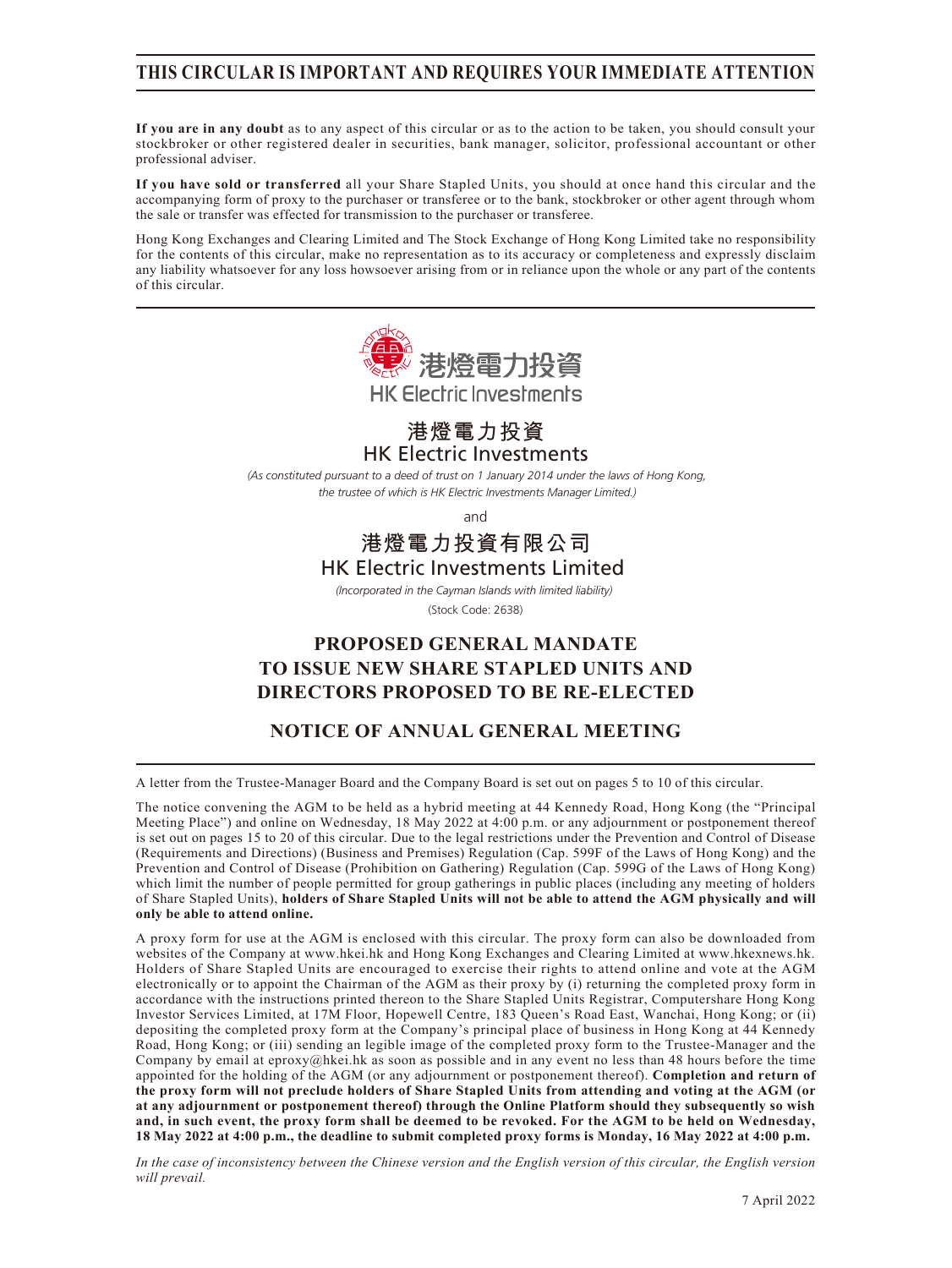*This circular has been posted in both the English and Chinese languages on the Company's website at www.hkei.hk. If, for any reason, holders of Share Stapled Units who have chosen (or are deemed to have consented) to receive corporate communications through the Company's website have difficulty in gaining access to the circular, they may request that a printed copy of this circular be sent to them free of charge by mail.*

*Holders of Share Stapled Units may at any time choose to receive all future corporate communications either in printed form or through the Company's website, by writing to the Company at 44 Kennedy Road, Hong Kong or to the Share Stapled Units Registrar, Computershare Hong Kong Investor Services Limited at 17M Floor, Hopewell Centre, 183 Queen's Road East, Wanchai, Hong Kong or by emailing to the Company's email address at mail@hkei.hk.*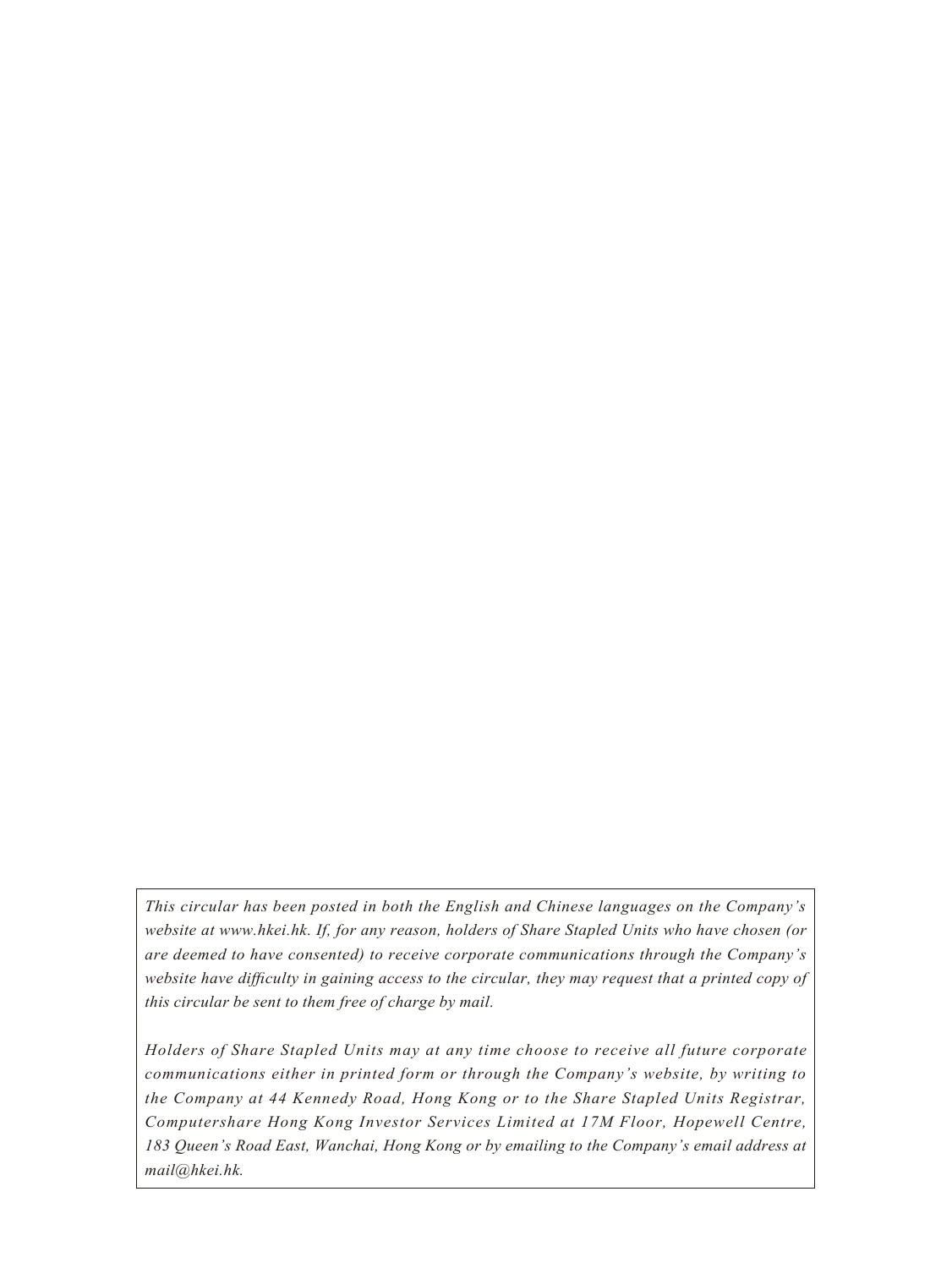## **GUIDANCE FOR THE ANNUAL GENERAL MEETING**

HK Electric Investments Manager Limited (the "Trustee-Manager", in its capacity as the trustee-manager of HK Electric Investments Trust (the "Trust")) and HK Electric Investments Limited (the "Company") do not in any way wish to diminish the opportunity available to holders of Share Stapled Units to exercise their rights and to attend, participate and vote at the forthcoming annual general meeting ("AGM"). However, due to the legal restrictions under the Prevention and Control of Disease (Requirements and Directions) (Business and Premises) Regulation (Cap. 599F of the Laws of Hong Kong) and the Prevention and Control of Disease (Prohibition on Gathering) Regulation (Cap. 599G of the Laws of Hong Kong) (the "Regulations") which have been implemented to deal with the health risks of the COVID-19 pandemic and which limit the number of people permitted for group gatherings in public places (including any meeting of holders of Share Stapled Units), **holders of Share Stapled Units will not be able to attend the AGM physically and will only be able to attend online. In compliance with the Regulations in holding the AGM, the Trustee-Manager and the Company regret that they will refuse admission to any holder of Share Stapled Units who arrives at the Principal Meeting Place and wishes to attend the AGM physically. The Trustee-Manager and the Company encourage holders of Share Stapled Units to (i) attend the AGM and vote by means of electronic facilities; or (ii) exercise their right to vote at the AGM by appointing the Chairman of the AGM as their proxy.**

### **ATTENDING THE AGM BY MEANS OF ELECTRONIC FACILITIES**

The AGM will be held as a hybrid meeting. While holders of Share Stapled Units will not be able to attend physically at the Principal Meeting Place of the AGM, they can instead attend, participate, raise questions and vote at the AGM through online access by visiting the website at https://web.lumiagm.com (the "Online Platform"). Holders of Share Stapled Units participating in the AGM using the Online Platform will be deemed present at, and will be counted towards the quorum of, the AGM.

The Online Platform will be open for registered holders of Share Stapled Units and non-registered holders of Share Stapled Units (see below for login details and arrangements) to log in approximately 30 minutes prior to the commencement of the AGM and can be accessed from any location with internet connection by a smart phone, tablet device or computer. Holders of Share Stapled Units should allow ample time to check into the Online Platform to complete the related procedures. Please refer to the Online User Guide for the AGM at www.hkei.hk for assistance.

#### **Login details for registered holders of Share Stapled Units**

Details regarding the AGM arrangements including login details to access the Online Platform are included in the notification letter of the Trustee-Manager and the Company to registered holders of Share Stapled Units (the "Holder of Share Stapled Units Notification") sent together with this circular.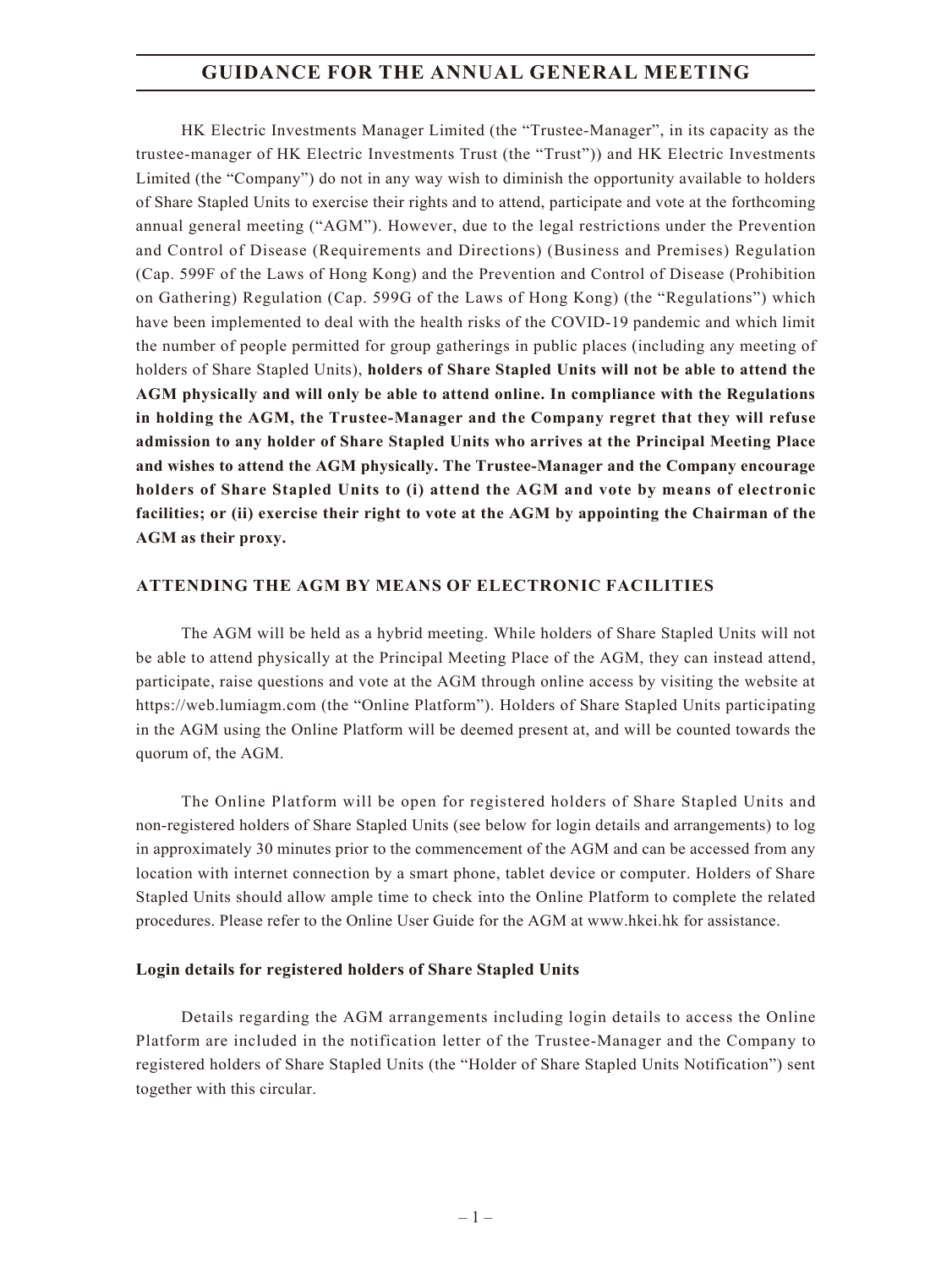# **GUIDANCE FOR THE ANNUAL GENERAL MEETING**

#### **Login details for non-registered holders of Share Stapled Units**

Non-registered holders of Share Stapled Units who wish to attend, participate and vote at the AGM using the Online Platform should:

- (1) contact and instruct their banks, brokers, custodians, nominees or HKSCC Nominees Limited through which their Share Stapled Units are held (together, the "Intermediary") to appoint themselves as proxy or corporate representative to attend the AGM; and
- (2) provide their email address to their Intermediary before the time limit required by the relevant Intermediary.

Details regarding the AGM arrangements including login details to access the Online Platform will be sent by the Share Stapled Units Registrar, Computershare Hong Kong Investor Services Limited, to the email addresses of the non-registered holders of Share Stapled Units provided by the Intermediary. Any non-registered holders of Share Stapled Units who has provided an email address through the relevant Intermediary for this purpose but has not received the login details by email by 12:00 noon on Tuesday, 17 May 2022 should reach out to the Share Stapled Units Registrar for assistance. Without the login details, non-registered holders of Share Stapled Units will not be able to participate and vote using the Online Platform. Non-registered holders of Share Stapled Units should therefore give clear and specific instructions to their Intermediary in respect of both (1) and (2) above.

**Registered and non-registered holders of Share Stapled Units should note that only one device is allowed per login. Please also keep the login details in safe custody for use at the AGM and do not disclose them to anyone else. None of the Trustee-Manager, the Company or their agents assume any obligation or liability whatsoever in connection with the transmission of the login details or any use of the login details for voting or otherwise.**

The Trustee-Manager and the Company are not required to, and will not, independently verify the accuracy of the email addresses or other information provided by registered or non-registered holders of Share Stapled Units. The Trustee-Manager and the Company and their agents take no responsibility for all or any loss or other consequence caused by or resulting from any inaccuracy and/or deficiency in the information provided or any unauthorised use of the login details.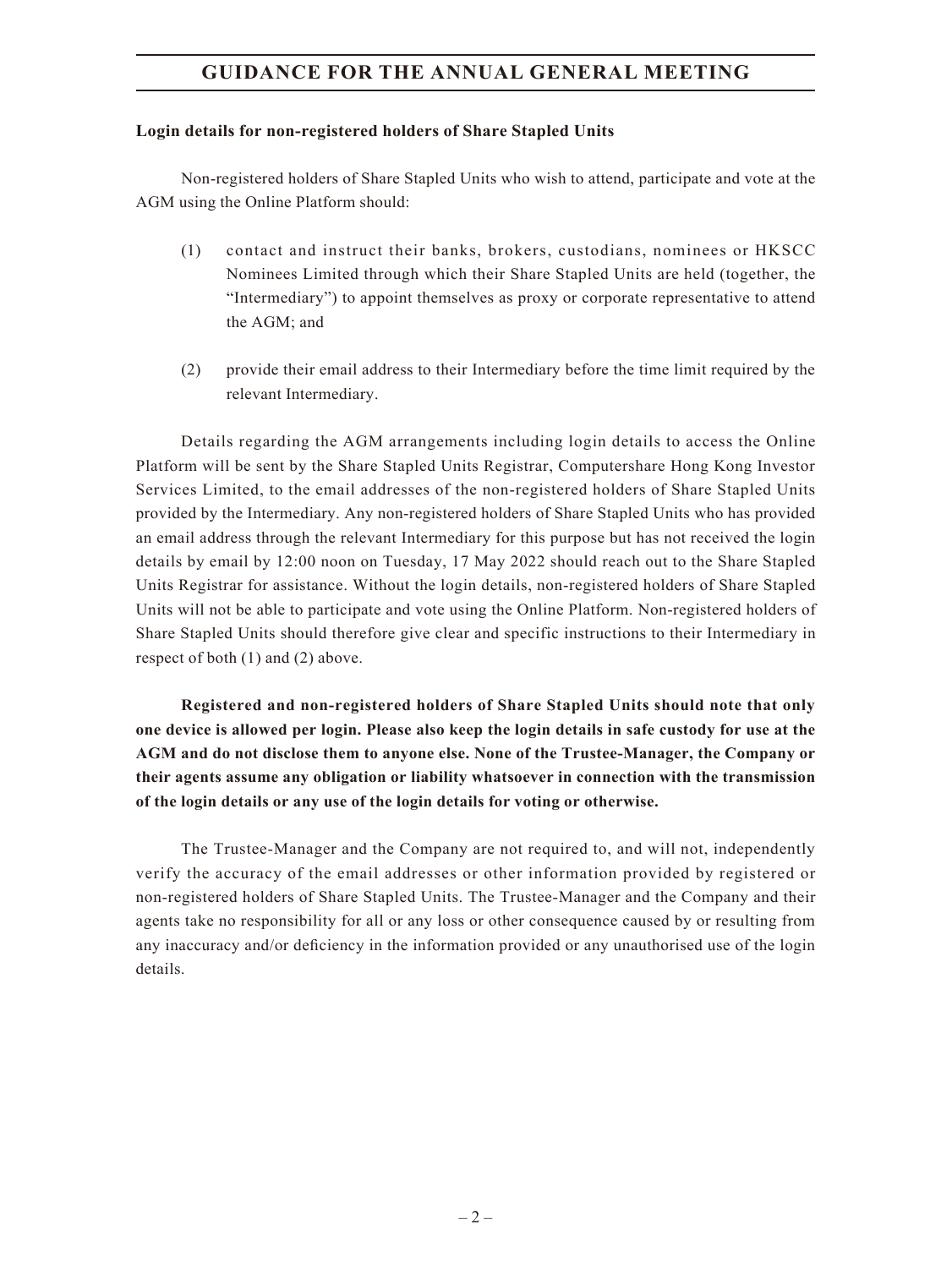#### **Voting through the Online Platform**

**Votes cast through the Online Platform are irrevocable once the voting session at the AGM ends. Further, once the online voting has closed, the votes which a registered holder of Share Stapled Units has submitted through the Online Platform will supersede any votes which may be cast by his/her/its proxy (if any) at the AGM. The votes submitted through the Online Platform using the login details provided to the registered or non-registered holders of Share Stapled Units will be conclusive evidence that such votes were validly cast by such registered or non-registered holders of Share Stapled Units.**

#### **QUESTIONS AT AND PRIOR TO THE AGM**

Holders of Share Stapled Units attending the AGM using the Online Platform will be able to submit questions relevant to the proposed resolutions online during the AGM. Holders of Share Stapled Units can also send their questions prior to the AGM by email from Wednesday, 11 May 2022 (9:00 a.m.) to Monday, 16 May 2022 (5:00 p.m.) to AGM2022@hkei.hk. For registered holders of Share Stapled Units, please state the 10-digit holder of share stapled unit reference number starting with "C" (SRN) as printed on the top right corner of the Holder of Share Stapled Units Notification.

Whilst the Trustee-Manager and the Company will endeavour to respond to as many questions as possible at the AGM, due to time constraints, unanswered questions may be responded to after the AGM as appropriate.

## **VOTING BY PROXY IN ADVANCE OF THE AGM**

Holders of Share Stapled Units are encouraged to submit their completed proxy forms well in advance of the AGM. Return of a completed proxy form will not preclude holders of Share Stapled Units from attending and voting at the AGM (or any adjournment or postponement thereof) through the Online Platform should they subsequently so wish.

#### **Submission of proxy forms for registered holders of Share Stapled Units**

A proxy form for use at the AGM is enclosed with this circular. The proxy form can also be downloaded from the websites of the Company at www.hkei.hk and Hong Kong Exchanges and Clearing Limited at www.hkexnews.hk.

**The deadline to submit completed proxy forms is Monday, 16 May 2022 at 4:00 p.m. Completed proxy forms must be (i) returned to the Share Stapled Units Registrar, Computershare Hong Kong Investor Services Limited, at 17M Floor, Hopewell Centre, 183 Queen's Road East, Wanchai, Hong Kong; or (ii) deposited at the Company's principal place of business in Hong Kong at 44 Kennedy Road, Hong Kong; or (iii) returned electronically in an legible image to the Trustee-Manager and the Company by email at eproxy@hkei.hk before the above deadline.**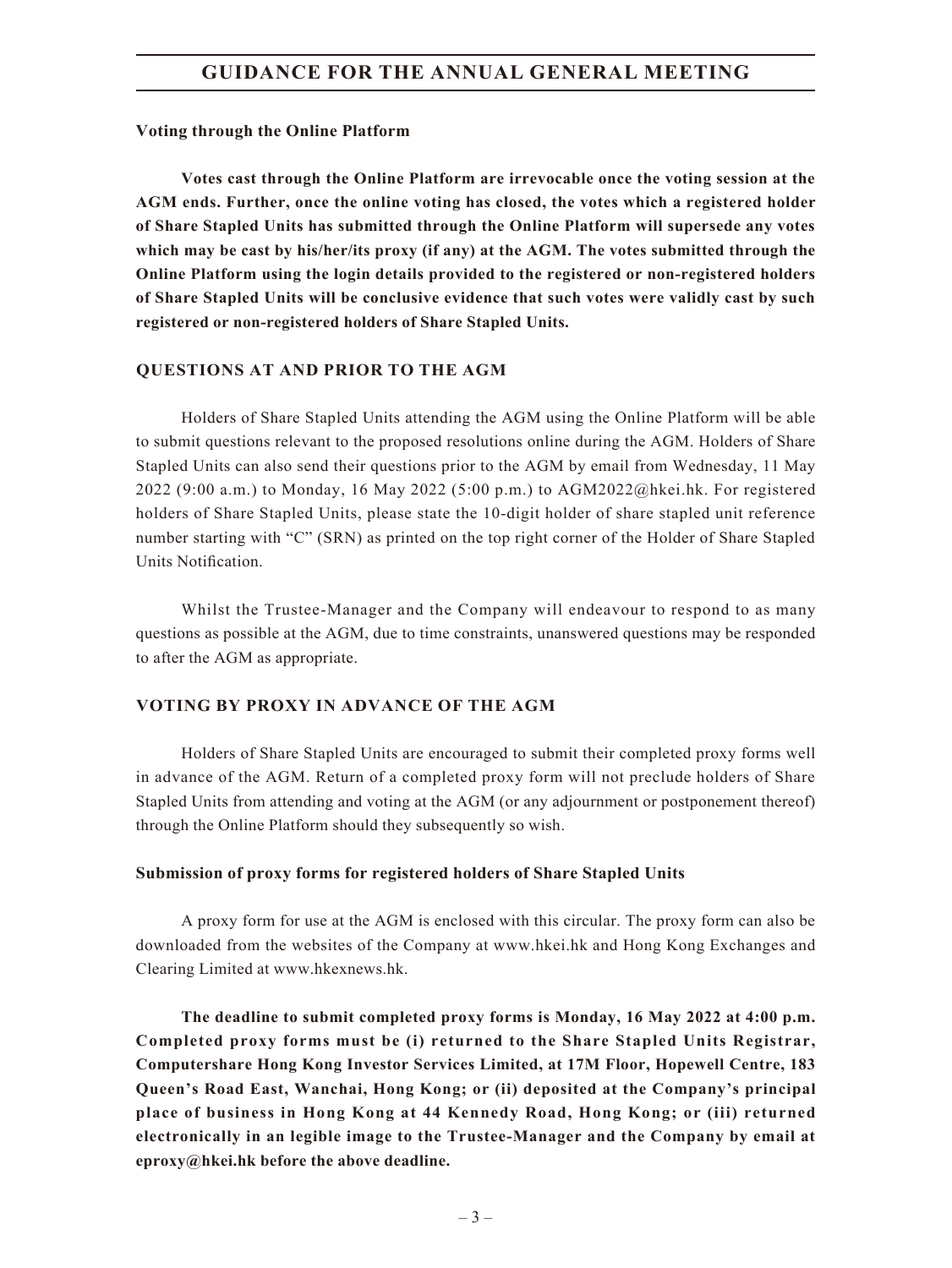# **GUIDANCE FOR THE ANNUAL GENERAL MEETING**

#### **Appointment of proxy for non-registered holders of Share Stapled Units**

Non-registered holders of Share Stapled Units should contact their Intermediary as soon as possible for assistance in the appointment of proxy.

**Due to the constantly evolving COVID-19 pandemic situation in Hong Kong and the potential changes in the legal restrictions or requirements under the Regulations, the Trustee-Manager and the Company may be required to change the AGM arrangements at short notice. Accordingly, the Directors may, in their absolute discretion in accordance with the deed of trust constituting the Trust (the "Trust Deed") and the Company's amended and restated articles of association (the "Company's Articles"), change the place of the AGM at the same time and on the same date by way of an announcement without the need to give a new notice of AGM. Holders of Share Stapled Units should check the website of the Company at www.hkei.hk for future announcements and updates on the AGM arrangements.**

If holders of Share Stapled Units have any questions relating to the AGM, please contact Computershare Hong Kong Investor Services Limited, the Share Stapled Units Registrar, as follows:

Computershare Hong Kong Investor Services Limited 17M Floor, Hopewell Centre, 183 Queen's Road East, Wanchai, Hong Kong Telephone: (852) 2862 8558 Facsimile: (852) 2865 0990 Website: www.computershare.com/hk/contact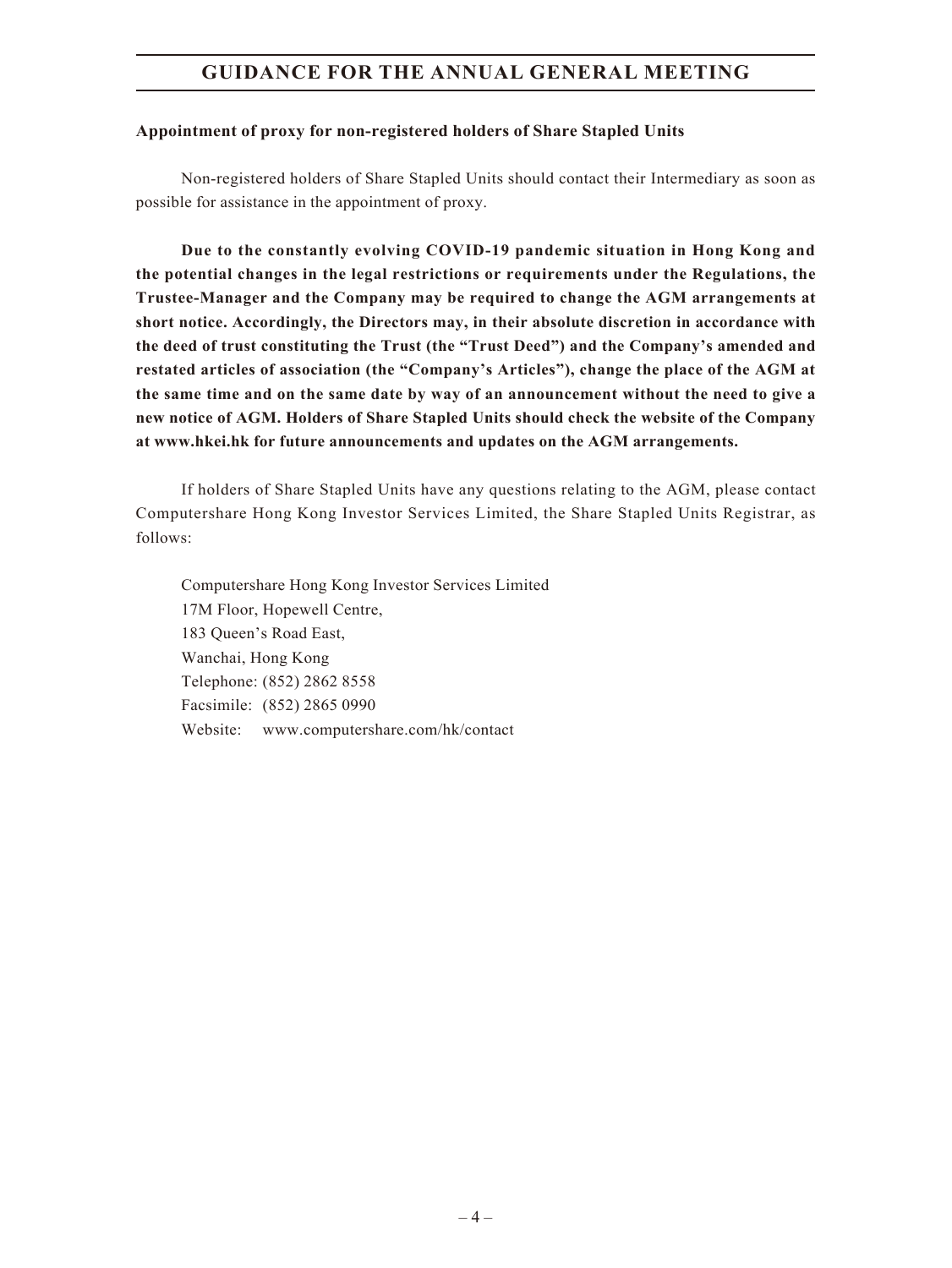

# HK Electric Investments **港燈電力投資**

*(As constituted pursuant to a deed of trust on 1 January 2014 under the laws of Hong Kong, the trustee of which is HK Electric Investments Manager Limited.)*

and

## HK Electric Investments Limited **港燈電力投資有限公司**

*(Incorporated in the Cayman Islands with limited liability)*  (Stock Code: 2638)

*Executive Directors: Company Registered Office:* FOK Kin Ning, Canning *(Chairman)* Cricket Square, (WOO Mo Fong, Susan (alias CHOW WOO Hutchins Drive,<br>
Mo Fong, Susan) as his alternate P.O. Box 2681. Mo Fong, Susan) as his alternate) P.O. Box 2681,<br>
AN Chi Tin (Chief Executive Officer) Grand Cayman, KY1-1111, WAN Chi Tin *(Chief Executive Officer)* Grand Cayman, CHAN Loi Shun<br>CAY-1111, Cayman Islands CHAN Loi Shun CHEN Daobiao<br>CHENG Cho Ying, Francis

*Non-executive Directors: Principal Place of Business* LI Tzar Kuoi, Victor *(Deputy Chairman) in Hong Kong:* (Frank John SIXT as his alternate) 44 Kennedy<br>had Hamad A H AL-MOHANNADI Hong Kong Fahad Hamad A H AL-MOHANNADI Ronald Joseph ARCULLI DUAN Guangming Deven Arvind KARNIK ZHU Guangchao

*Independent Non-executive Directors:* FONG Chi Wai, Alex KOH Poh Wah KWAN Kai Cheong LEE Lan Yee, Francis George Colin MAGNUS Donald Jeffrey ROBERTS Ralph Raymond SHEA

**Trustee-Manager Registered Office and** *Company Head Office and*

7 April 2022

*To the Holders of Share Stapled Units,*

Dear Sir or Madam,

# **PROPOSED GENERAL MANDATE TO ISSUE NEW SHARE STAPLED UNITS AND DIRECTORS PROPOSED TO BE RE-ELECTED**

## **NOTICE OF ANNUAL GENERAL MEETING**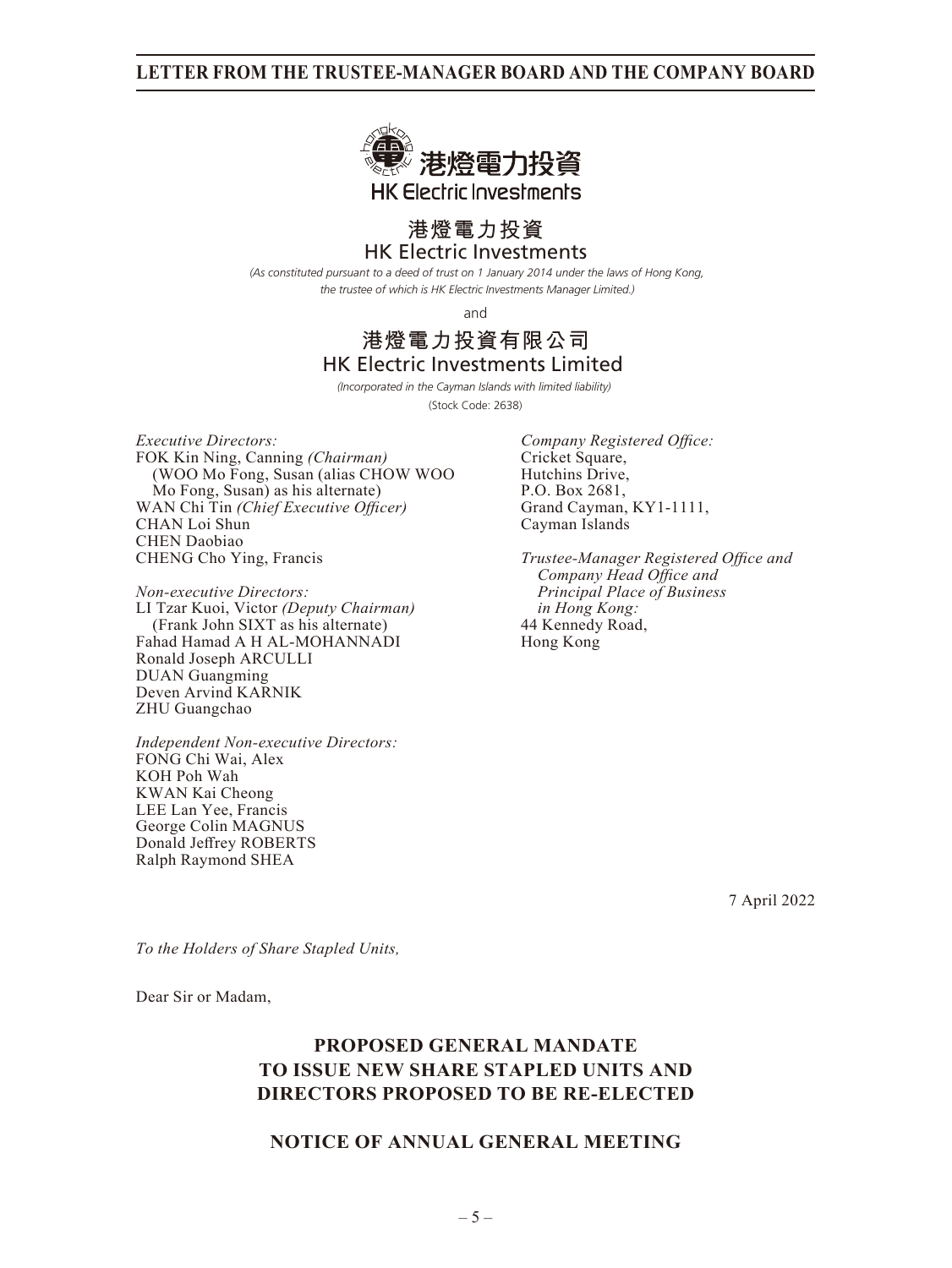### **INTRODUCTION**

The purpose of this circular is to provide you with information regarding some of the resolutions to be proposed at the AGM of the Trust and the Company, as convened by the Trustee-Manager and the Company, to be held as a hybrid meeting, with principal meeting place at 44 Kennedy Road, Hong Kong and online on Wednesday, 18 May 2022 at 4:00 p.m. *(or, in the event that a black rainstorm warning signal or a tropical cyclone warning signal no. 8 or above is in force in Hong Kong at 9:00 a.m. on that day, at the same time and place on Friday, 20 May 2022)*, including (i) the ordinary resolution for the general mandate to issue Share Stapled Units which is proposed to be granted to the Directors; and (ii) the ordinary resolution for the proposed re-election of the Directors of the Trustee-Manager and the Company who are due to retire in accordance with the Trust Deed and the Company's Articles, and to give you notice of the AGM at which the resolutions as set out in the notice of the AGM dated 7 April 2022 (the "Notice of AGM") will be proposed.

#### **PROPOSED GENERAL MANDATE FOR ISSUE OF NEW SHARE STAPLED UNITS**

It is proposed to seek your approval at the AGM of an ordinary resolution granting the Directors a general mandate to allot, issue and otherwise deal with during the Relevant Period (as defined below) additional Share Stapled Units (and securities or convertible instruments convertible into Share Stapled Units) representing not more than 10% (instead of 20% as permitted under the Rules Governing the Listing of Securities on The Stock Exchange of Hong Kong Limited (the "Stock Exchange") (the "Listing Rules")) of the total number of Share Stapled Units in issue at the date of the passing of the resolution and the Share Stapled Units to be alloted and issued pursuant to this general mandate shall not be at a discount of more than 10% to the Benchmarked Price (as described in Rule 13.36(5) of the Listing Rules) of such Share Stapled Units until the next annual general meeting. Relevant Period means the period from the passing of the resolution until whichever is the earliest of: (i) the conclusion of the next annual general meeting of the Trust and the Company; (ii) the expiration of the period within which the next annual general meeting of the Trust and the Company is required by applicable law or the Trust Deed and/or the Company's Articles to be held; and (iii) the date on which the authority set out in this resolution is revoked or varied by an ordinary resolution of holders of Share Stapled Units in general meeting. There are no immediate plans to issue any new Share Stapled Units. The general mandate is being sought from holders of Share Stapled Units in compliance with the requirements under the Trust Deed, the Company's Articles and the Listing Rules, to which any exercise of the general mandate would be subject.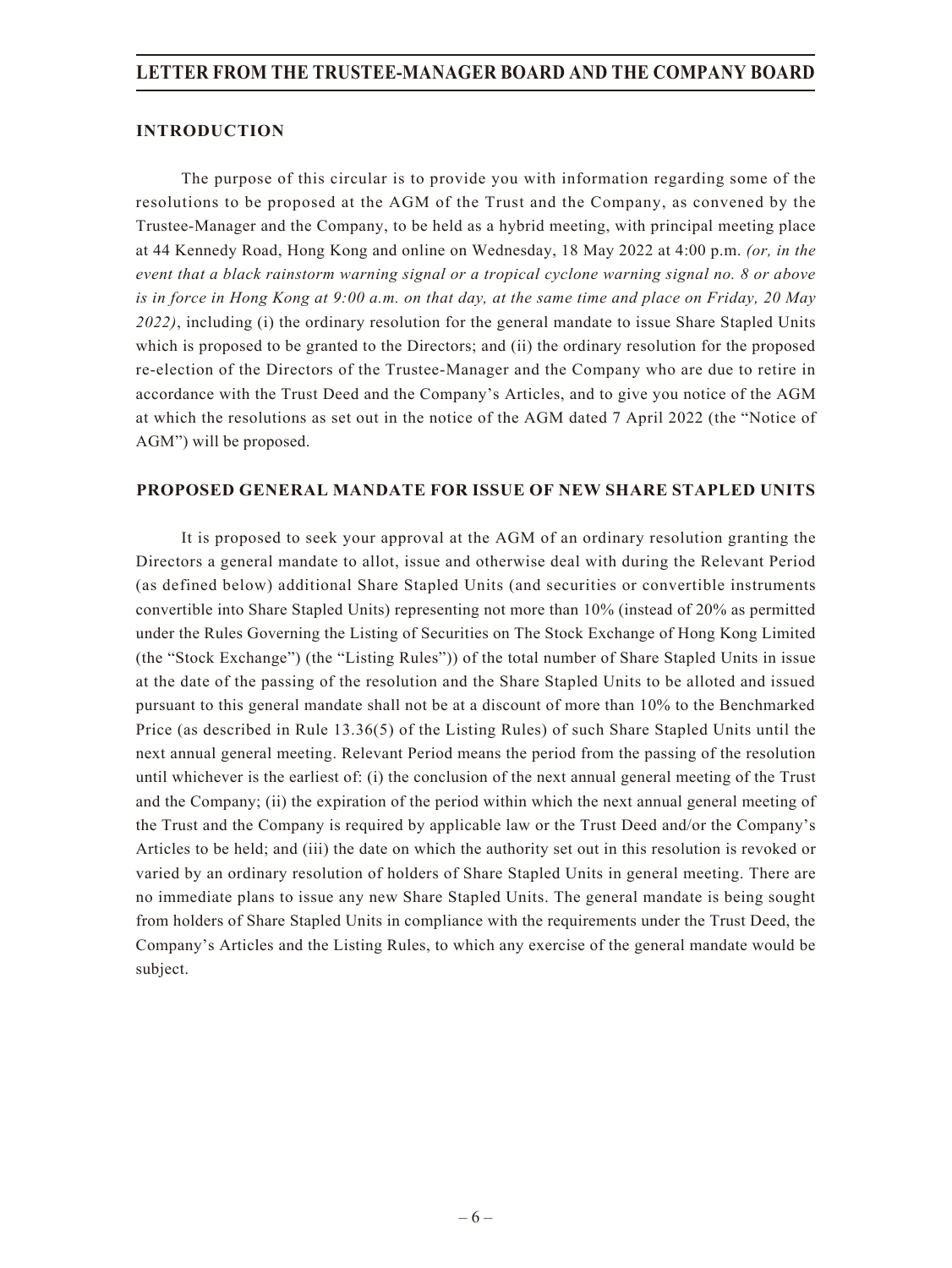Pursuant to Clause 5.4 of the Trust Deed, any other issue of, or any agreement (whether conditional or unconditional) to issue, new Share Stapled Units and/or convertible instruments requires specific prior approval by an ordinary resolution of holders of Share Stapled Units, except that agreements to issue new Share Stapled Units which are conditional upon specific prior approval by an ordinary resolution of holders of Share Stapled Units may be entered into without first obtaining such prior approval. For the avoidance of doubt, Ordinary Resolution 4 as set out in the Notice of AGM would, upon passing by holders of Share Stapled Units, constitute a specific prior approval for this purpose.

As at 31 March 2022 (the latest practicable date prior to the printing of this circular) (the "Latest Practicable Date"), the Trust and the Company have jointly issued 8,836,200,000 Share Stapled Units. On the assumption that there is no variation to the total number of Share Stapled Units in issue during the period from the Latest Practicable Date to the date of the passing of the ordinary resolution approving the general mandate to issue new Share Stapled Units, the maximum number of Share Stapled Units which may be issued pursuant to such general mandate would be 883,620,000.

#### **DIRECTORS PROPOSED TO BE RE-ELECTED**

Under the Trust Deed, the directors of the Trustee-Manager must be the same individuals who serve as the directors of the Company at the relevant time, no person shall serve as a director of the Trustee-Manager unless he/she also serves as a director of the Company at the same time, and the office of a director of the Trustee-Manager shall be vacated if the relevant person ceases to be a director of the Company. Those provisions are also contained in the articles of association of the Trustee-Manager.

In accordance with Clause 29.2(m) of the Trust Deed and Article 16.21 of the Company's Articles, Mr. Fok Kin Ning, Canning, Mr. Chen Daobiao, Mr. Duan Guangming, Mr. Deven Arvind Karnik and Mr. Ralph Raymond Shea, Directors of both the Trustee-Manager and the Company, will retire from office by rotation at the AGM and, of which Mr. Fok, Mr. Chen, Mr. Duan and Mr. Karnik, being eligible, offer themselves for re-election. Mr. Shea will not be seeking re-election due to retirement and accordingly he will retire from the Boards following the conclusion of the AGM.

In accordance with Clause 29.2(g) of the Trust Deed and Article 16.3 of the Company's Articles, Ms. Koh Poh Wah who was appointed as a Director of the Trustee-Manager and the Company on 13 May 2021, will retire from office at the AGM and, being eligible, offer herself for re-election.

Details of the retiring Directors that are required to be disclosed under the Listing Rules are set out in the **Appendix** to this circular.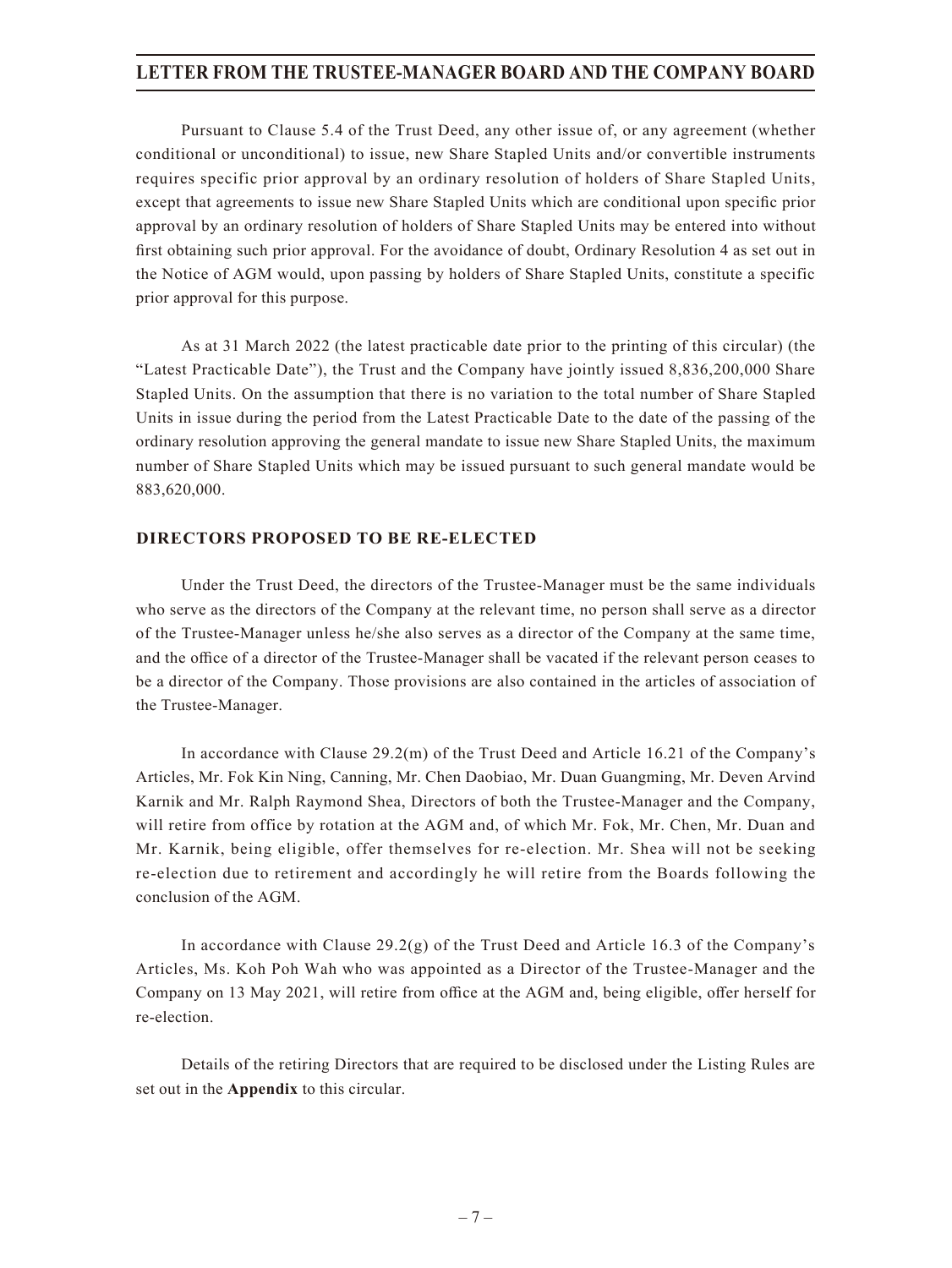The Nomination Committee of the Company has considered the nomination of the retiring directors for re-election at the AGM. The nomination was made in accordance with the Director Nomination Policy and took into account the Board's composition as well as the various diversity aspects as set out in the Board Diversity Policy.

Ms. Koh Poh Wah, being an Independent Non-executive Director, has confirmed her independence pursuant to Rule 3.13 of the Listing Rules. Ms. Koh also serves as a director of The Hongkong Electric Company, Limited ("HK Electric"), a wholly-owned subsidiary of the Company. She has not been involved in the daily management of the Company or HK Electric nor in any relationship or circumstances which would interfere with her exercise of independent judgement. Ms. Koh possesses vast experience in operations management, technology, financial and business re-engineering consultancy, and diverse experience and expertise through her involvement in different business sectors. She will continue to contribute to the Boards with a diversity of perspectives, skills and experience. The Nomination Committee is satisfied Ms. Koh's independence having regard to all relevant factors including the fact that Ms. Koh has not held and will not hold any executive or management function or position in the Company, the Trustee-Manager, their respective holding companies and subsidiaries, and their core connected persons, and that her role on HK Electric's board are the same as her role on the Boards of the Trustee-Manager and the Company.

The Nomination Committee is of the view that these retiring Directors continue to be suitable candidates to serve on the Boards and recommended their nomination for re-election at the AGM, and that Ms. Koh meets the independence factors set out in Rule 3.13 of the Listing Rules and is independent in accordance with the guidelines and continues to provide professional and independent views to the affairs of the Trust and the Group.

Accordingly, the Board of the Company endorsed the views and recommendations of the Nomination Committee and recommended the retiring Directors to stand for re-election at the AGM. The Board considers that the re-election of the retiring Directors as Directors is in the best interest of the Company and the holders of Share Stapled Units as a whole. The retiring Directors abstained from the discussion and voting at the Company Board meeting regarding their respective nominations.

Any holder of Share Stapled Units who wishes to nominate a person to stand for election as a Director at the AGM must lodge with the Company Secretary of the Trustee-Manager and the Company at 44 Kennedy Road, Hong Kong within the period from Saturday, 9 April 2022 to Friday, 15 April 2022, both days inclusive, (i) a written nomination of the candidate, (ii) written confirmation from such nominated candidate of his/her willingness to stand for election as a Director, and (iii) the biographical details of such nominated candidate as required under Rule 13.51(2) of the Listing Rules for publication by the Trustee-Manager and the Company.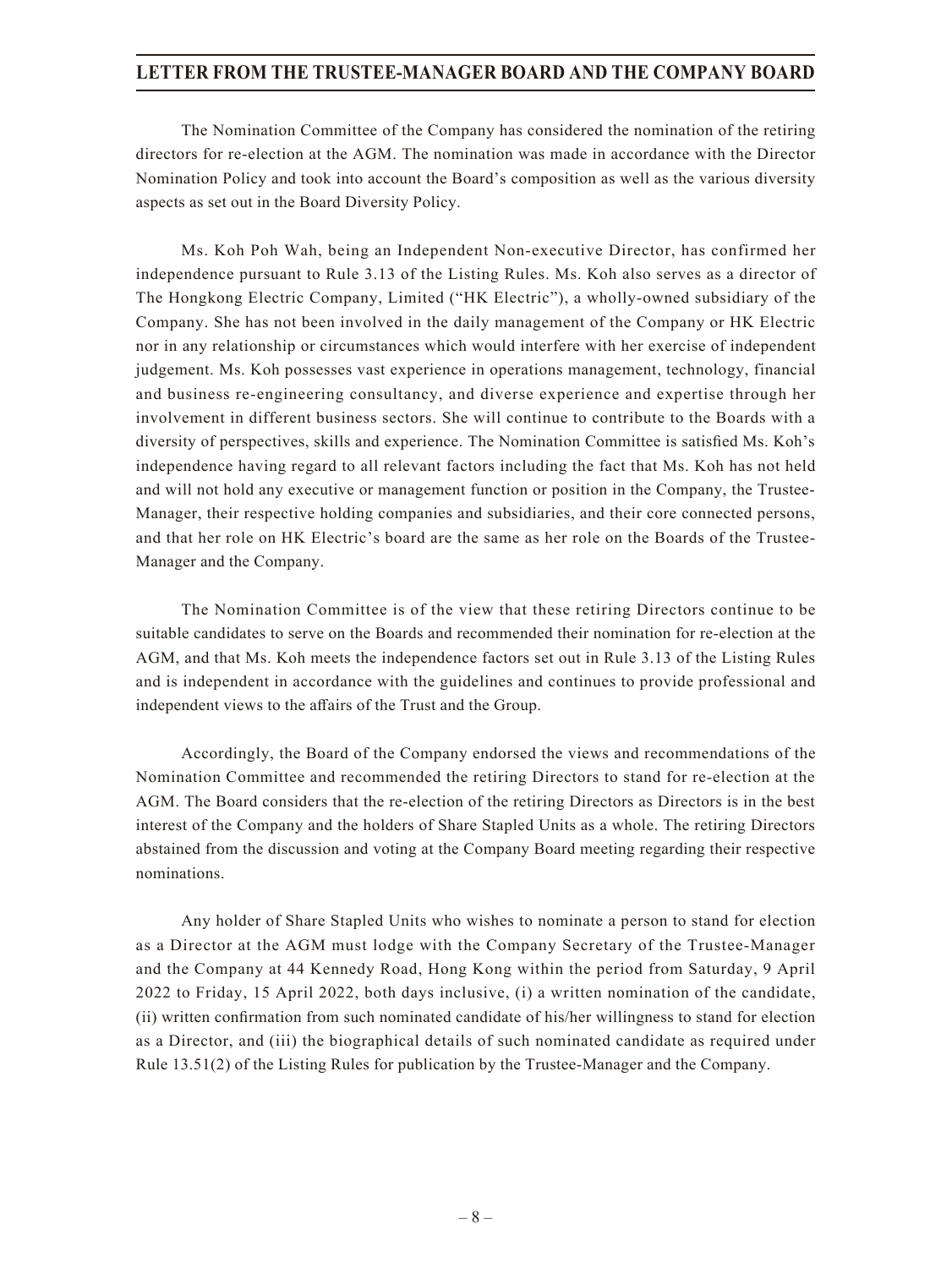### **ANNUAL GENERAL MEETING AND PROXY ARRANGEMENT**

The resolutions to be proposed at the AGM are set out in full in the Notice of AGM on pages 15 to 20 of this circular. Each resolution proposed to approve a matter to be considered by holders of Share Stapled Units at the AGM shall serve as both a resolution of unitholders of the Trust and a resolution of shareholders of the Company.

The form of proxy provided to holders of Share Stapled Units for use at the AGM, and the form of voting paper to be used at the AGM, are, in each case, a single composite form. The effect of completing a form of proxy or voting paper (as the case may be) indicating a vote either for or against a resolution of holders of Share Stapled Units to be proposed at the AGM shall be the vote cast in respect of the relevant Share Stapled Units and will constitute:

- (a) a vote of the units of the Trust (as component of the relevant Share Stapled Units) in respect of the resolution of unitholders of the Trust under the Trust Deed;
- (b) a vote of the preference shares of the Company (as component of the relevant Share Stapled Units) in respect of the resolution of shareholders of the Company under the Company's Articles; and
- (c) an instruction to the Trustee-Manager to vote the number of ordinary shares held by the Trustee-Manager (as component of the relevant Share Stapled Units) in the same way of the resolution of shareholders of the Company under the Company's Articles.

In respect of each individual Share Stapled Unit, the voting rights conferred by the unit, the preference share and the interest in an ordinary share which are components of the relevant Share Stapled Unit can only be exercised in the same way (either for or against) in respect of a resolution of holders of Share Stapled Units to be proposed at the AGM, and completion of a form of proxy or voting paper in respect of a Share Stapled Unit will have that effect.

The Trustee-Manager will not exercise any voting rights in respect of a resolution proposed at the AGM conferred by those ordinary shares held by the Trustee-Manager which are components of the Share Stapled Units in respect of which no voting rights are exercised by the holders of those Share Stapled Units in respect of the relevant resolution at the AGM.

Pursuant to Rule 13.39(4) of the Listing Rules, any vote of shareholders at a general meeting must be taken by poll except where the chairman of the meeting, in good faith, decides to allow a resolution which relates purely to a procedural or administrative matter to be voted on by a show of hands. Accordingly and in accordance with paragraph 3.4 of Schedule 1 of the Trust Deed and Article 13.6 of the Company's Articles, the chairman of the AGM will put each of the resolutions set out in the Notice of AGM to vote by way of a poll.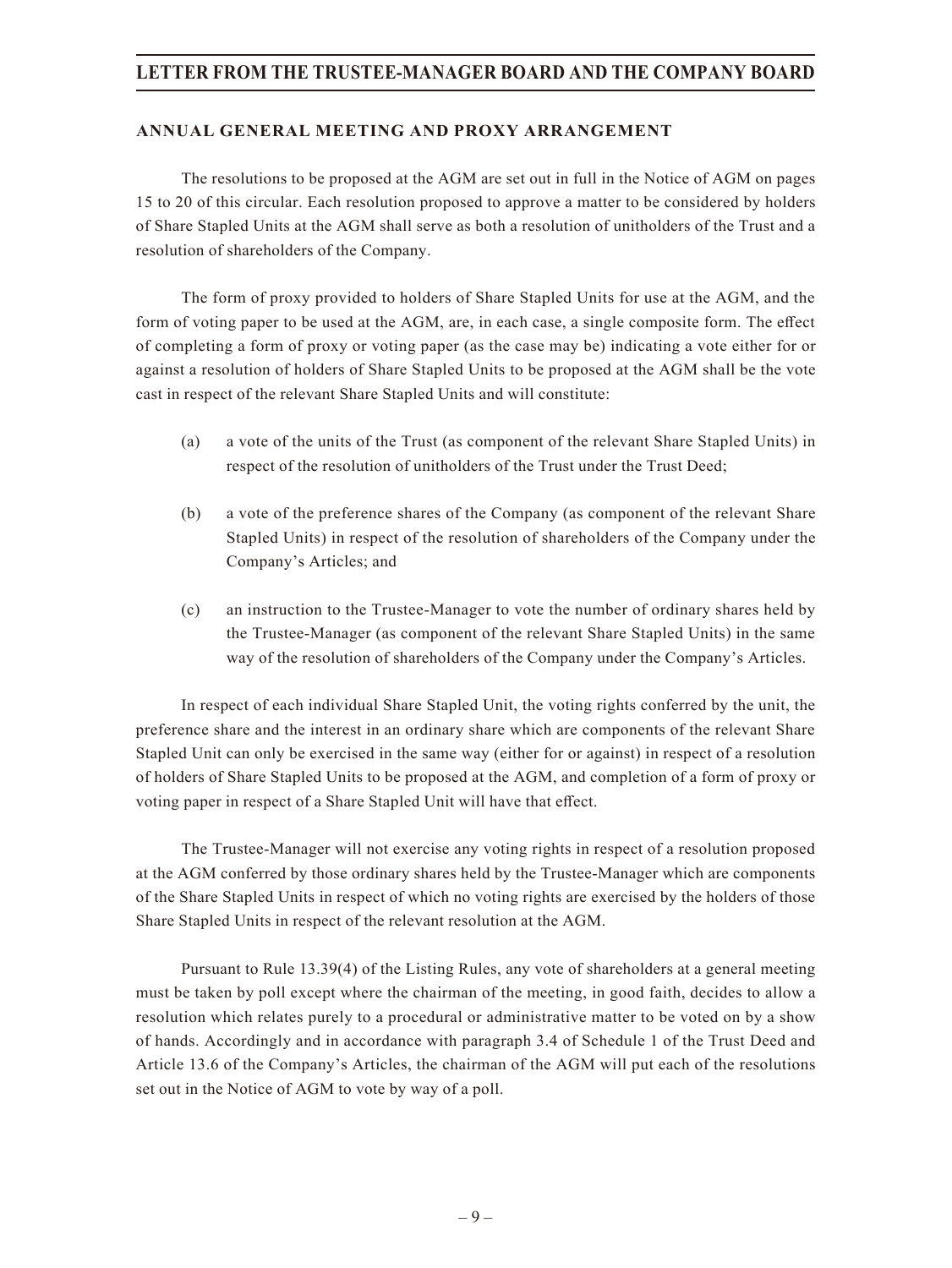An announcement will be made by the Trustee-Manager and the Company following the conclusion of the AGM to inform you of the results of the AGM.

A proxy form for use at the AGM is enclosed with this circular. The proxy form can also be downloaded from the websites of the Company at www.hkei.hk and Hong Kong Exchanges and Clearing Limited at www.hkexnews.hk. Holders of Share Stapled Units are encouraged to exercise their rights to attend online and vote at the AGM electronically or to appoint the Chairman of the AGM as their proxy by (i) returning the completed proxy form in accordance with the instructions printed thereon to the Share Stapled Units Registrar, Computershare Hong Kong Investor Services Limited, at 17M Floor, Hopewell Centre, 183 Queen's Road East, Wanchai, Hong Kong; or (ii) depositing the completed proxy form at the Company's principal place of business in Hong Kong at 44 Kennedy Road, Hong Kong; or (iii) sending an legible image of the completed proxy form to the Trustee-Manager and the Company by email at eproxy@hkei.hk as soon as possible and in any event no less than 48 hours before the time appointed for the holding of the AGM (or any adjournment or postponement thereof). **Completion and return of the proxy form will not preclude holders of Share Stapled Units from attending and voting at the AGM (or at any adjournment or postponement thereof) through the Online Platform should they subsequently so wish and, in such event, the proxy form shall be deemed to be revoked. For the AGM to be held on Wednesday, 18 May 2022 at 4:00 p.m., the deadline to submit completed proxy forms is Monday, 16 May 2022 at 4:00 p.m.**

Due to the legal restrictions under the Regulations, holders of Share Stapled Units will not be able to attend the AGM physically at the Principal Meeting Place and will only be able to attend online and vote by means of electronic facilities. Please refer to "Guidance for the Annual General Meeting" on pages 1 to 4 of this circular.

## **RECOMMENDATION**

The Directors consider that the resolutions as set out in the Notice of AGM are all in the best interests of the Trust, the Company and holders of Share Stapled Units as a whole. The Directors also consider that it is in the interests of the Trust, the Company and holders of Share Stapled Units to re-elect those Directors retiring at the AGM who, being eligible, have offered themselves for re-election at the AGM. Accordingly, the Directors recommend you to vote in favour of all such resolutions at the AGM.

> Yours faithfully, **FOK Kin Ning, Canning** *Chairman*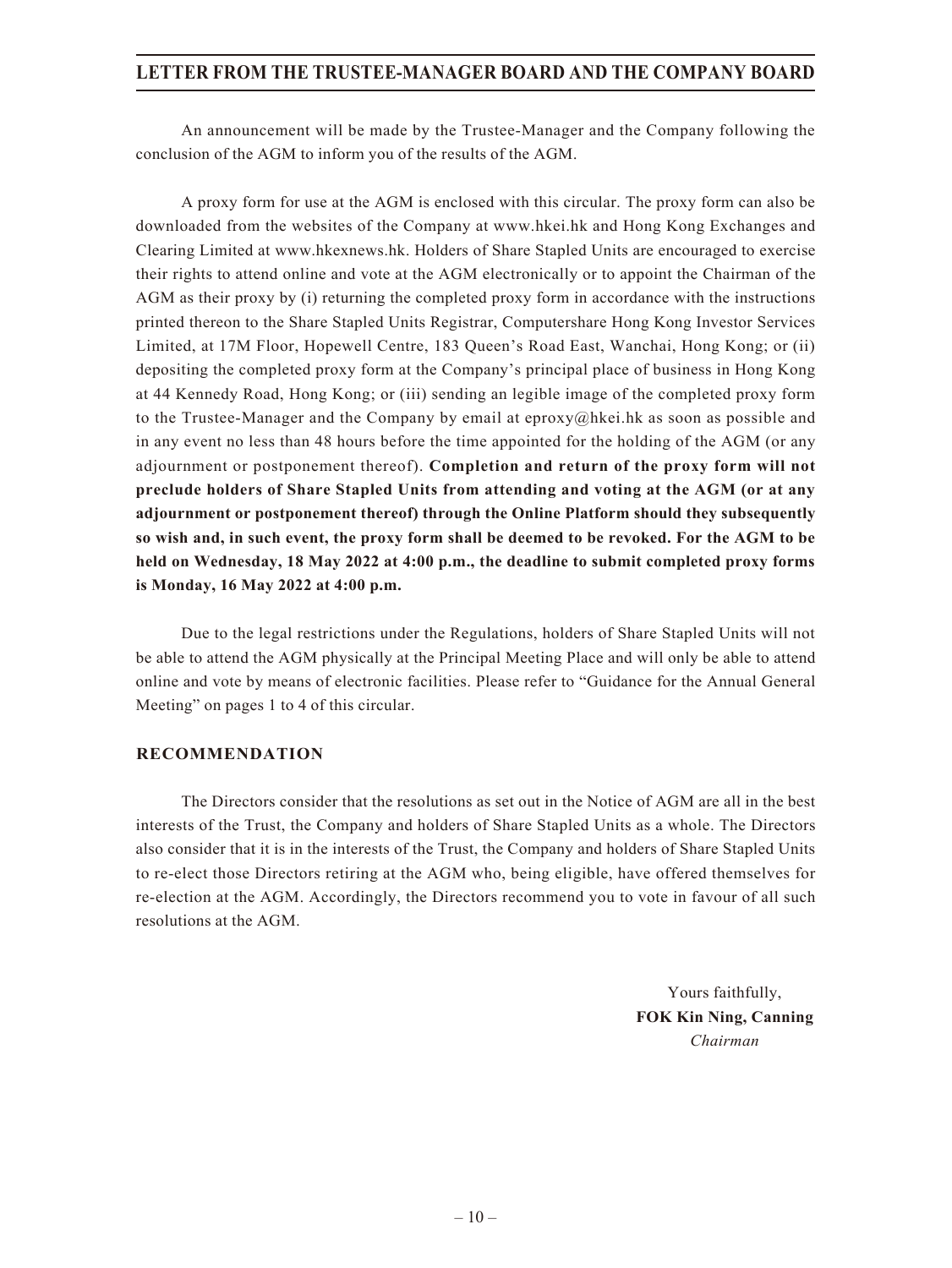## **The following is the information as at the Latest Practicable Date required to be disclosed by the Listing Rules on the Directors of the Trustee-Manager and the Company proposed to be re-elected at the AGM.**

**FOK Kin Ning, Canning**, *Chairman*, aged 70, has been an Executive Director of the Boards of the Trustee-Manager and the Company, and the Chairman of the Boards since December 2013. He is also the Chairman of HK Electric. Mr. Fok is the Chairman of Power Assets Holdings Limited ("Power Assets"). Mr. Fok has been an Executive Director and Group Co-Managing Director of CK Hutchison Holdings Limited, and the Deputy Chairman of CK Infrastructure Holdings Limited. Mr. Fok is the Chairman of Hutchison Telecommunications (Australia) Limited, Hutchison Telecommunications Hong Kong Holdings Limited, Hutchison Port Holdings Management Pte. Limited ("HPHMPL") which is the trustee-manager of Hutchison Port Holdings Trust ("HPH Trust") and TPG Telecom Limited *(appointed on 26 March 2021)*, a Director of Cenovus Energy Inc. ("Cenovus Energy") *(appointed on 1 January 2021)*, and a Deputy President of the Board of Commissioners of PT Indosat Tbk *(appointed on 4 January 2022)*. All the companies mentioned above, except the Trustee-Manager, HK Electric and HPHMPL, are listed companies, and HPH Trust is a listed business trust. Mr. Fok was previously the Co-Chairman *(ceased on 1 January 2021)* and a Director *(resigned on 23 March 2021)* of Husky Energy Inc. which was delisted on 5 January 2021 following its combination with Cenovus Energy. He holds a Bachelor of Arts degree and a Diploma in Financial Management, and is a Fellow of Chartered Accountants Australia and New Zealand.

Mr. Fok acts as a Director of certain substantial holders of Share Stapled Units within the meaning of Part XV of the Securities and Futures Ordinance ("SFO"), and a Director of certain companies controlled by certain substantial holders of Share Stapled Units. Save as disclosed above, Mr. Fok does not have any relationship with any other director or senior management of the Trustee-Manager and the Company, or substantial or controlling holders of Share Stapled Units. As at the Latest Practicable Date, he had a corporate interest in 2,000,000 Share Stapled Units within the meaning of Part XV of the SFO. There is a letter of appointment between the Company and Mr. Fok in respect of his directorship with the Company for an initial term up to 31 December 2014 which automatically renews for successive 12-month periods, subject to retirement by rotation and re-election once every three years in accordance with the Company's Articles. Mr. Fok is entitled to a Company Board Chairman's fee per annum (2021: HK\$50,000) and a Company Director's fee per annum (2021: HK\$70,000). There is also a separate letter of appointment between the Trustee-Manager and Mr. Fok. Pursuant to the Trust Deed, the retirement by rotation provisions will also be applicable, indirectly, in relation to the Board of the Trustee-Manager. He is not entitled to receive any Director's fees from the Trustee-Manager.

Mr. Fok previously held directorship in Peregrine Investments Holdings Limited ("Peregrine") *(resigned on 12 January 1998)*, a company incorporated in Bermuda and registered under Part XI of the former Companies Ordinance (Cap. 32 of the Laws of Hong Kong), which was an investment bank. Peregrine commenced compulsory liquidation on 18 March 1998 and was finally dissolved on 17 December 2018. The total claim admitted by the liquidators of Peregrine amounts to HK\$15,278 million.

Save as disclosed above, Mr. Fok does not have any information to disclose pursuant to Rule 13.51(2) of the Listing Rules. There are no other matters of significance concerning the Director that need to be brought to the attention of holders of Share Stapled Units.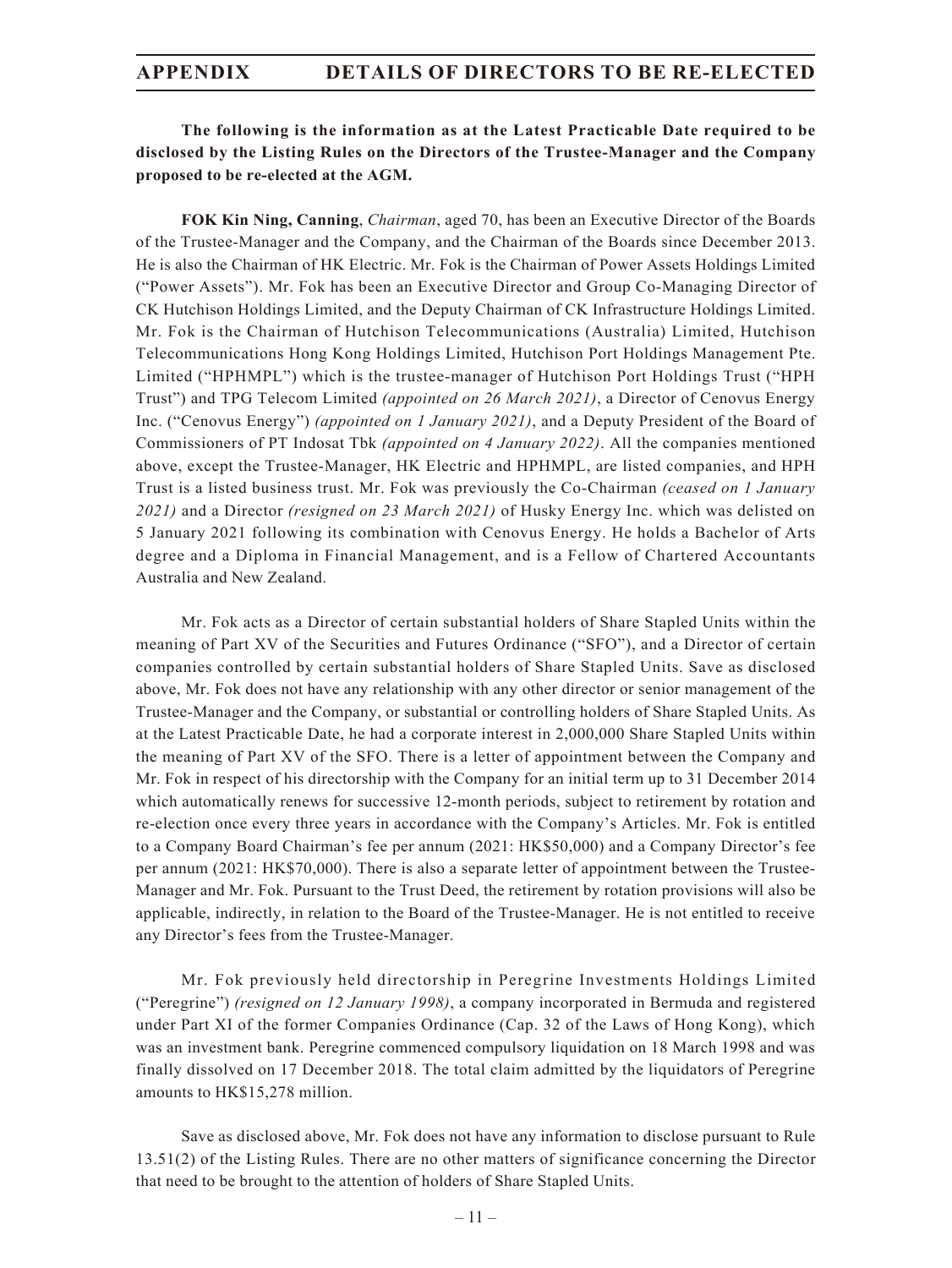**CHEN Daobiao**, aged 53, has been an Executive Director of the Boards of the Trustee-Manager and the Company since May 2018. Mr. Chen is also a Director and the Co-General Manager (Transmission & Distribution) of HK Electric. He is the Vice President of State Grid International Development Co., Limited and a director of State Grid International Development Limited. State Grid International Development Co., Limited and State Grid International Development Limited are substantial holders of the Share Stapled Units for the purpose of Part XV of the SFO. He previously served as Senior Vice President of State Grid Shanghai Electric Power Company, Deputy Director General of the Infrastructure Department of State Grid Corporation of China ("State Grid"), Senior Vice President of Economic Information Bureau of Global Energy Interconnection Development and Cooperation Organisation in the People's Republic of China, and Vice President of CPFL Energia, a listed company in Brazil. Mr. Chen holds a Bachelor Degree in Power System and Automation from Huazhong University of Science and Technology and a Master Degree in Business Administration from Royal Melbourne Institute of Technology.

Save as disclosed above, Mr. Chen does not have any relationship with any other director or senior management of the Trustee-Manager and the Company, or substantial or controlling holders of Share Stapled Units. He does not have any interest in the Share Stapled Units within the meaning of Part XV of the SFO. There is a letter of appointment between the Company and Mr. Chen in respect of his directorship with the Company for an initial term up to 31 December 2018 which automatically renews for successive 12-month periods, subject to retirement by rotation and re-election once every three years in accordance with the Company's Articles. Mr. Chen is entitled to a Company Director's fee per annum (2021: HK\$70,000). There is also a separate letter of appointment between the Trustee-Manager and Mr. Chen. Pursuant to the Trust Deed, the retirement by rotation provisions will also be applicable, indirectly, in relation to the Board of the Trustee-Manager. He is not entitled to receive any Director's fees from the Trustee-Manager. According to Mr. Chen's service contract as the Co-General Manager (Transmission & Distribution) of HK Electric, he is entitled to an annual remuneration including benefits of approximately HK\$3.01 million and a discretionary bonus for each financial year to be approved by the Remuneration Committee of the Company. The emoluments were determined with reference to the Group's performance and profitability, as well as remuneration benchmark in the industry and the prevailing market conditions.

Save as disclosed above, Mr. Chen does not have any information to disclose pursuant to Rule 13.51(2) of the Listing Rules. There are no other matters of significance concerning the Director that need to be brought to the attention of holders of Share Stapled Units.

**DUAN Guangming**, aged 56, has been a Non-executive Director of the Boards of the Trustee-Manager and the Company since February 2019. Mr. Duan is also a Director of HK Electric. He is the Senior Vice President of State Grid International Development Co., Limited. Since 1994, he has worked for State Power Corporation of China, State Grid and its subsidiaries, and has previously served as Deputy Director General of Administration Office of State Grid, Director General of State Grid Representative Office in Hong Kong, Director General of State Grid Representative Office in India, and Director and General Manager of State Grid Overseas Investment Limited, responsible for international financing, overseas investments and overseas assets operation and management. State Grid and State Grid International Development Co., Limited are substantial holders of Share Stapled Units for the purpose of Part XV of the SFO. Mr. Duan holds a Master Degree in Heating, Gas Supply, Ventilating and Air Conditioning Engineering from Tongji University.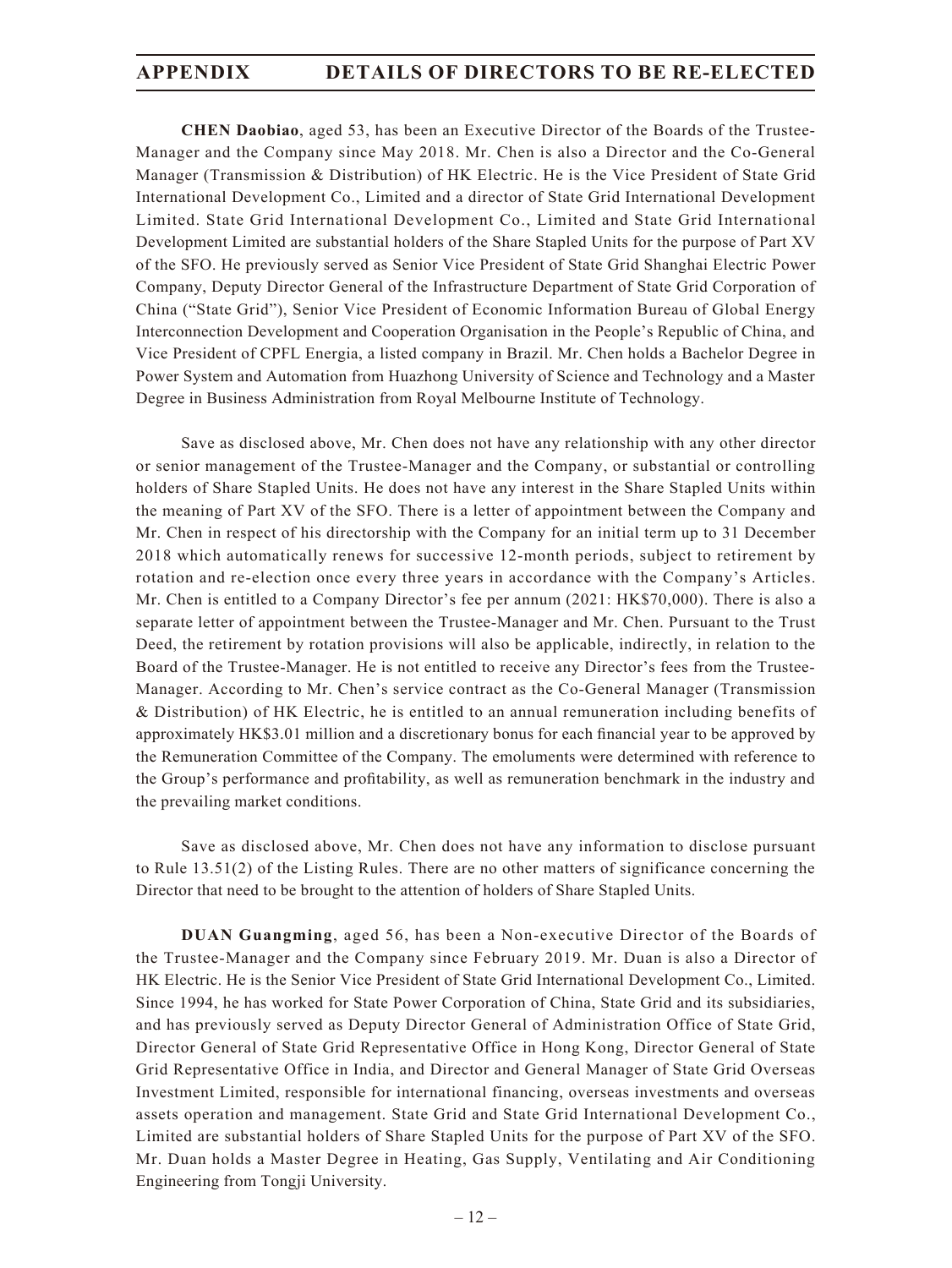Mr. Duan has not held in the last three years and is not holding any directorships in any other publicly listed companies, whether in Hong Kong or overseas. Save as disclosed above, Mr. Duan does not have any relationship with any other director or senior management of the Trustee-Manager and the Company, or substantial or controlling holders of Share Stapled Units. He does not have any interest in the Share Stapled Units within the meaning of Part XV of the SFO. There is a letter of appointment between the Company and Mr. Duan in respect of his directorship with the Company for an initial term up to 31 December 2019 which automatically renews for successive 12-month periods, subject to retirement by rotation and re-election once every three years in accordance with the Company's Articles. Mr. Duan is entitled to a Company Director's fee per annum (2021: HK\$70,000). There is also a separate letter of appointment between the Trustee-Manager and Mr. Duan. Pursuant to the Trust Deed, the retirement by rotation provisions will also be applicable, indirectly, in relation to the Board of the Trustee-Manager. He is not entitled to receive any Director's fees from the Trustee-Manager.

Save as disclosed above, Mr. Duan does not have any information to disclose pursuant to Rule 13.51(2) of the Listing Rules. There are no other matters of significance concerning the Director that need to be brought to the attention of holders of Share Stapled Units.

**Deven Arvind KARNIK**, aged 54, has been a Non-executive Director of the Boards of the Trustee-Manager and the Company since June 2015. He is also a Director of HK Electric. Mr. Karnik is the Head of Infrastructure at Qatar Investment Authority ("QIA"). Prior to joining QIA in 2013, Mr. Karnik worked for about 7 years in Hong Kong where he was a Managing Director at Morgan Stanley and a Managing Director at Dresdner Kleinwort. Mr. Karnik holds a Bachelor of Commerce degree and is a member of the Institute of Chartered Accountants in England and Wales.

Mr. Karnik has not held in the last three years and is not holding any directorships in any other publicly listed companies, whether in Hong Kong or overseas. Saved as disclosed above, Mr. Karnik does not have any relationship with any other director or senior management of the Trustee-Manager and the Company, or substantial or controlling holders of Share Stapled Units. He does not have any interest in the Share Stapled Units within the meaning of Part XV of the SFO. There is a letter of appointment between the Company and Mr. Karnik in respect of his directorship with the Company for an initial term up to 31 December 2015 which automatically renews for successive 12-month periods, subject to retirement by rotation and re-election once every three years in accordance with the Company's Articles. Mr. Karnik is entitled to a Company Director's fee per annum (2021: HK\$70,000). There is also a separate letter of appointment between the Trustee-Manager and Mr. Karnik. Pursuant to the Trust Deed, the retirement by rotation provisions will also be applicable, indirectly, in relation to the Board of the Trustee-Manager. He is not entitled to receive any Director's fees from the Trustee-Manager.

Save as disclosed above, Mr. Karnik does not have any information to disclose pursuant to Rule 13.51(2) of the Listing Rules. There are no other matters of significance concerning the Director that need to be brought to the attention of holders of Share Stapled Units.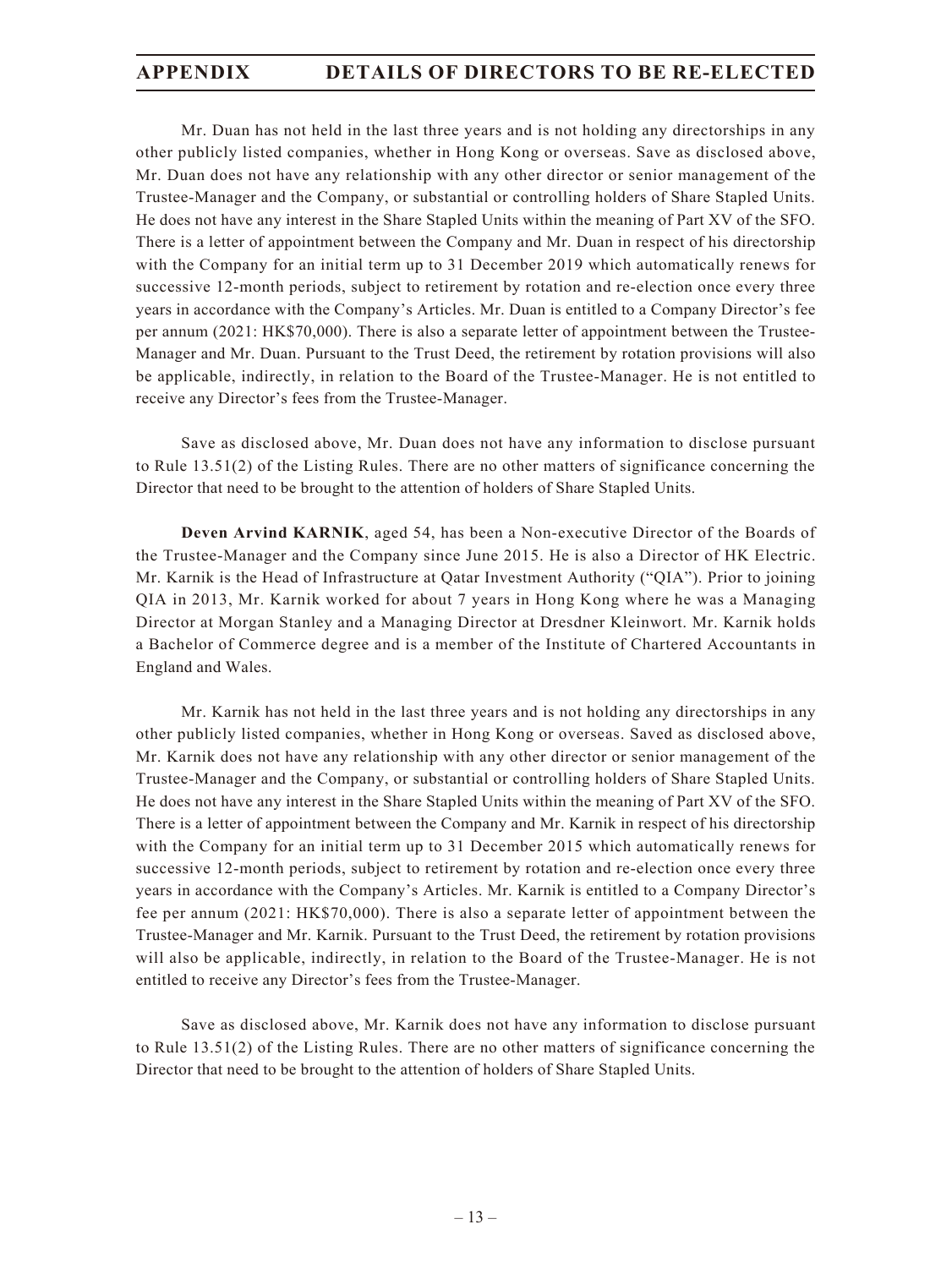**KOH Poh Wah**, aged 65, was appointed as an Independent Non-executive Director of the Boards of the Trustee-Manager and the Company on 13 May 2021. Ms. Koh is also a Director of HK Electric. She has more than 30 years of working experience in the areas of operations management, technology, financial and business re-engineering. Ms. Koh is an Independent Non-executive Director of ARA Asset Management (Fortune) Limited which is the manager of Fortune Real Estate Investment Trust, a listed real estate investment trust. Ms. Koh is also an Independent Non-executive Director of Power Assets (a listed company and a substantial holder of Share Stapled Units for the purpose of Part XV of the SFO) *(appointed on 13 May 2021)*. Ms. Koh was previously the Regional Accountant (Alpha Asia Pacific) of Alpha International, a non-profit organisation, from 2012 to 2015 in charge of the finance functions for Alpha Asia Pacific region, Alpha Singapore and AAP Publishing Pte. Ltd. Prior to this role she was a Director with Future Positive Pte. Ltd. working extensively on information technology and business re-engineering consultancy areas. Ms. Koh also worked for American International Assurance Co. Ltd. for 15 years during the period from 1986 to 2000, with her last position as Vice President – Quality Support & Operations Management. Ms. Koh holds a Master of Science in Management Science and Operational Research, a Bachelor of Arts Degree (Honours) in Accounting, a Diploma from Institute for the Management of Information Systems (previously known as Institute of Data Processing Management, UK) and a Fellow of Life Management Institute (USA).

Save as disclosed above, Ms. Koh does not have any relationship with any other director or senior management of the Trustee-Manager and the Company, or substantial or controlling holders of Share Stapled Units. She does not have any interest in the Share Stapled Units within the meaning of Part XV of the SFO. There is a letter of appointment between the Company and Ms. Koh in respect of her directorship with the Company for an initial term up to 31 December 2021 which automatically renews for successive 12-month periods, subject to re-election at the next annual general meeting of holders of Share Stapled Units, and thereafter to retirement by rotation and re-election once every three years in accordance with the Company's Articles. Ms. Koh is entitled to a Company Director's fee of HK\$70,000 per annum and a further fee of HK\$70,000 per annum for serving as a member of the Audit Committee of the Company (or a pro rata amount for the duration of her directorship and membership of the committee for an incomplete year). There is also a separate letter of appointment between the Trustee-Manager and Ms. Koh. Pursuant to the Trust Deed, the retirement by rotation provisions will also be applicable, indirectly, in relation to the Board of the Trustee-Manager. She is not entitled to receive any Director's fees from the Trustee-Manager.

Save as disclosed above, Ms. Koh does not have any information to disclose pursuant to Rule 13.51(2) of the Listing Rules. There are no other matters of significance concerning the Director that need to be brought to the attention of holders of Share Stapled Units.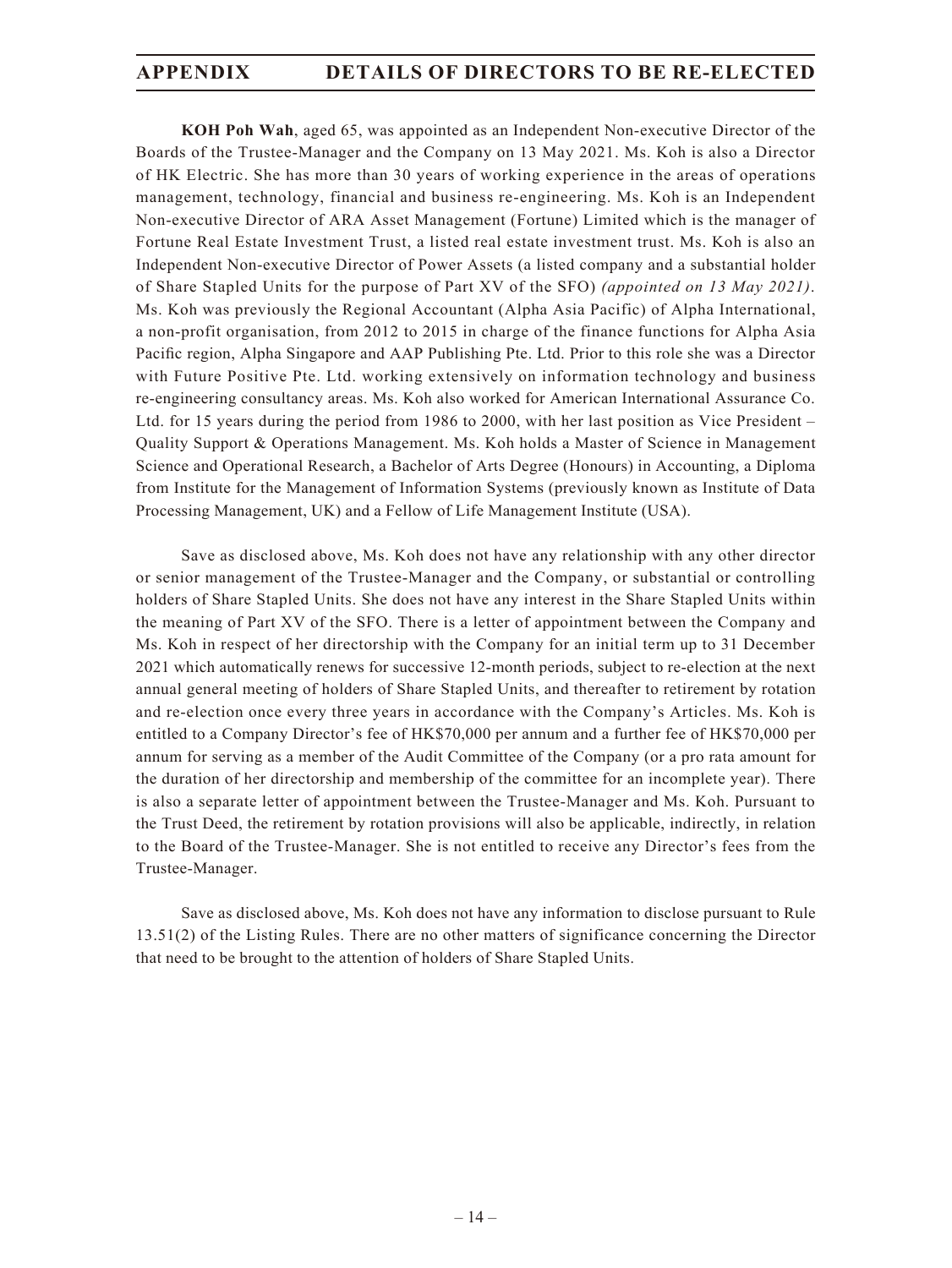

# HK Electric Investments **港燈電力投資**

*(As constituted pursuant to a deed of trust on 1 January 2014 under the laws of Hong Kong, the trustee of which is HK Electric Investments Manager Limited.)*

and

# HK Electric Investments Limited **港燈電力投資有限公司**

*(Incorporated in the Cayman Islands with limited liability)*  (Stock Code: 2638)

**NOTICE IS HEREBY GIVEN** that the Annual General Meeting of HK Electric Investments (the "Trust") and HK Electric Investments Limited (the "Company"), as convened by HK Electric Investments Manager Limited (the "Trustee-Manager", in its capacity as the trustee-manager of the Trust) and the Company, will be held as a hybrid meeting at 44 Kennedy Road, Hong Kong (the "Principal Meeting Place") and online on Wednesday, 18 May 2022 at 4:00 p.m. *(or (i) due to any reduced gathering restrictions imposed by law, the Directors may, in their absolute discretion in accordance with the deed of trust constituting the Trust (the "Trust Deed") and the Company's amended and restated articles of association (the "Company's Articles"), change the place of the Annual General Meeting at the same time and on the same date by way of an announcement without the need to give a new notice of Annual General Meeting or (ii) in the event that a black rainstorm warning signal or a tropical cyclone warning signal no. 8 or above is in force in Hong Kong at 9:00 a.m. on that day, at the same time and place on Friday, 20 May 2022)* for the following purposes:

## **ORDINARY BUSINESS**

- 1. To receive and consider the audited Financial Statements of the Trust and the Company and of the Trustee-Manager, the Combined Report of the Directors, and the Independent Auditor's Reports for the year ended 31 December 2021.
- 2. To re-elect retiring Directors of the Trustee-Manager and the Company.
- 3. To appoint Auditor of the Trust, the Trustee-Manager and the Company, and authorise the Directors of the Trustee-Manager and the Company to fix the Auditor's remuneration.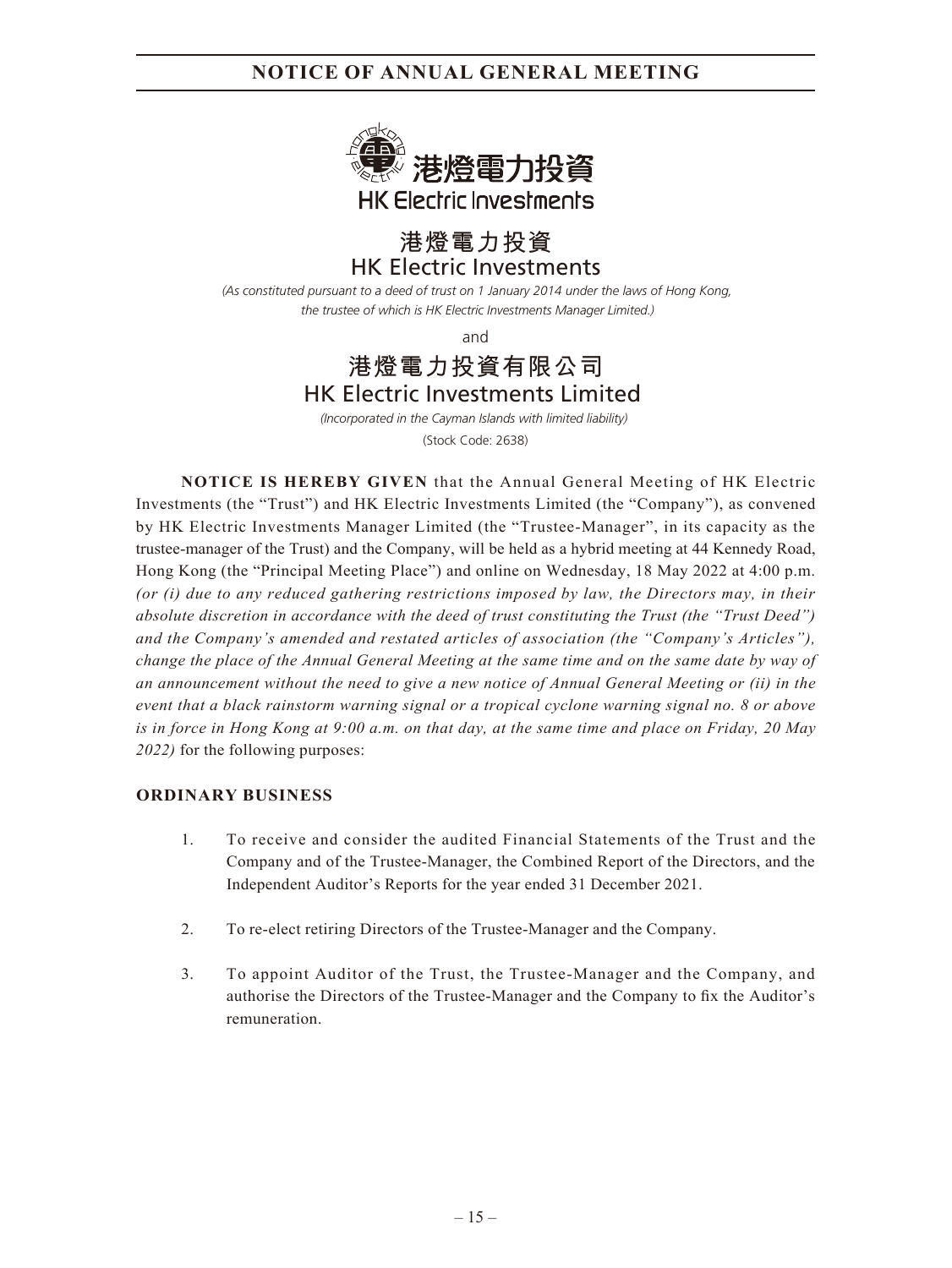## **SPECIAL BUSINESS**

4. To consider and, if thought fit, pass with or without modifications, the following resolution as an **Ordinary Resolution** (which shall serve as an ordinary resolution of registered holders of units under the Trust Deed and as an ordinary resolution of shareholders of the Company under the Company's Articles):

## "**THAT**:

- (a) subject to any applicable provisions in the Rules Governing the Listing of Securities on The Stock Exchange of Hong Kong Limited and the provisions of the Trust Deed and the Company's Articles, and also to paragraph (b) of this resolution below, a general mandate be and is hereby unconditionally given to the Directors of the Trustee-Manager and the Company during the Relevant Period (as hereinafter defined) to allot, issue and otherwise deal with additional units in the Trust and additional ordinary shares and preference shares of the Company, to be jointly issued by the Trust and the Company in the form of share stapled units in accordance with the provisions of the Trust Deed, not exceeding 10% of the total number of Share Stapled Units of the Trust and the Company (the "Share Stapled Units") in issue at the date of the passing of this resolution (otherwise than pursuant to a rights issue and the exercise of rights of subscription of Share Stapled Units or conversion into Share Stapled Units under the terms of any securities issued by the Trustee-Manager and the Company), such mandate to include the granting of offers or options (including bonds and debentures convertible into Share Stapled Units) which might be exercisable or convertible during or after the Relevant Period;
- (b) any Share Stapled Units to be allotted and issued (whether wholly or partly for cash or otherwise) pursuant to the mandate in paragraph (a) of this resolution shall not be at a discount of more than 10% to the Benchmarked Price (as hereinafter defined) of such Share Stapled Units; and
- (c) for the purpose of this resolution:

"Benchmarked Price" means the price which is the higher of:

(i) the closing price of the Share Stapled Units as quoted on The Stock Exchange of Hong Kong Limited on the date of the agreement involving the relevant proposed issue of Share Stapled Units; and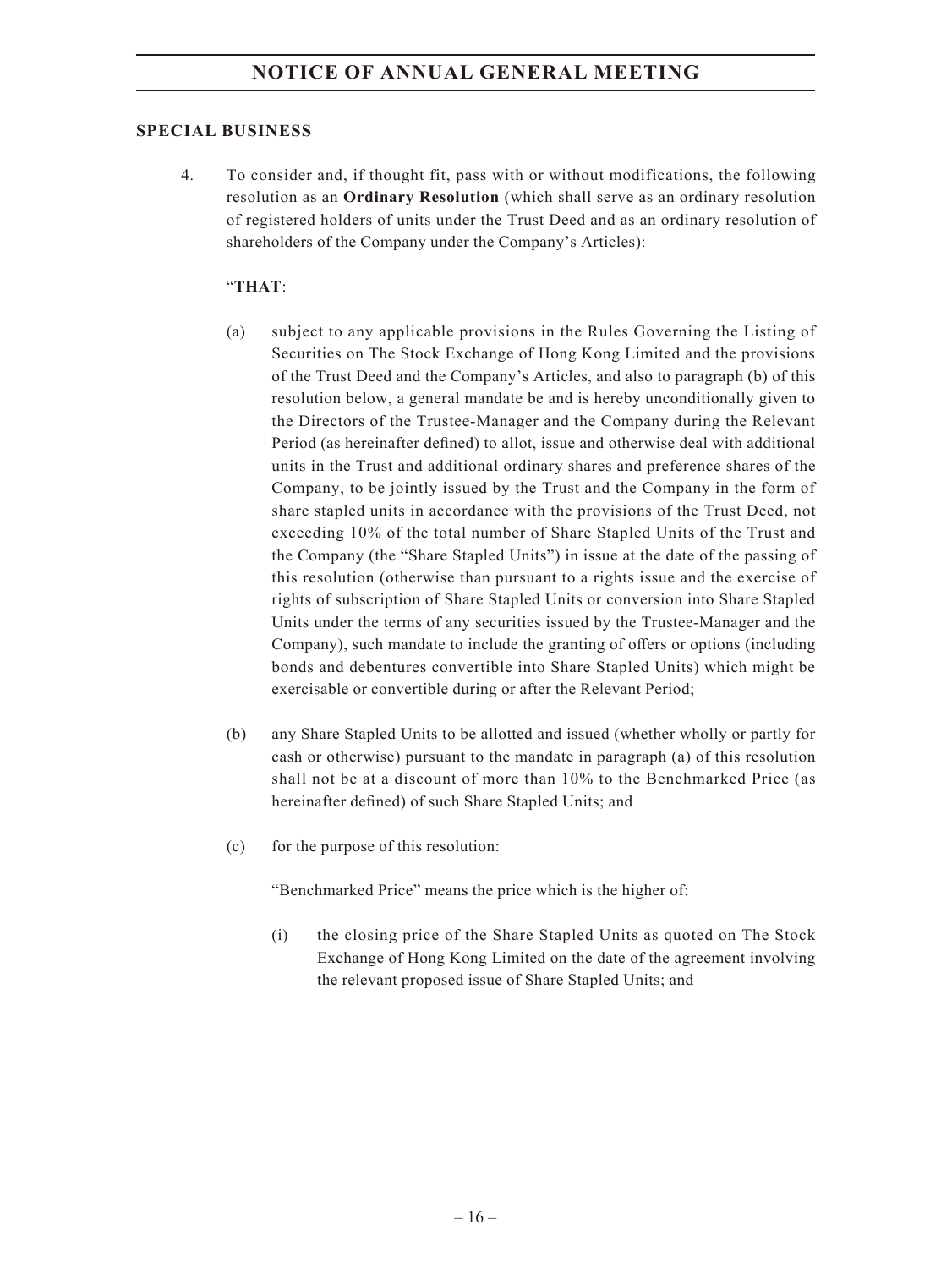- (ii) the average closing price as quoted on The Stock Exchange of Hong Kong Limited of the Share Stapled Units for the five trading days immediately preceding the earlier of:
	- (I) the date of announcement of the transaction or arrangement involving the relevant proposed issue of Share Stapled Units;
	- (II) the date of the agreement involving the relevant proposed issue of Share Stapled Units; and
	- (III) the date on which the price of the Share Stapled Units that are proposed to be issued is fixed.

"Relevant Period" means the period from the passing of this resolution until whichever is the earliest of:

- (i) the conclusion of the next annual general meeting of the Trust and the Company;
- (ii) the expiration of the period within which the next annual general meeting of the Trust and the Company is required by applicable law or the Trust Deed and/or the Company's Articles to be held; and
- (iii) the date on which the authority set out in this resolution is revoked or varied by an ordinary resolution of holders of Share Stapled Units in general meeting."

By order of the Board **HK Electric Investments Manager Limited and HK Electric Investments Limited Alex Ng** *Company Secretary*

Hong Kong, 7 April 2022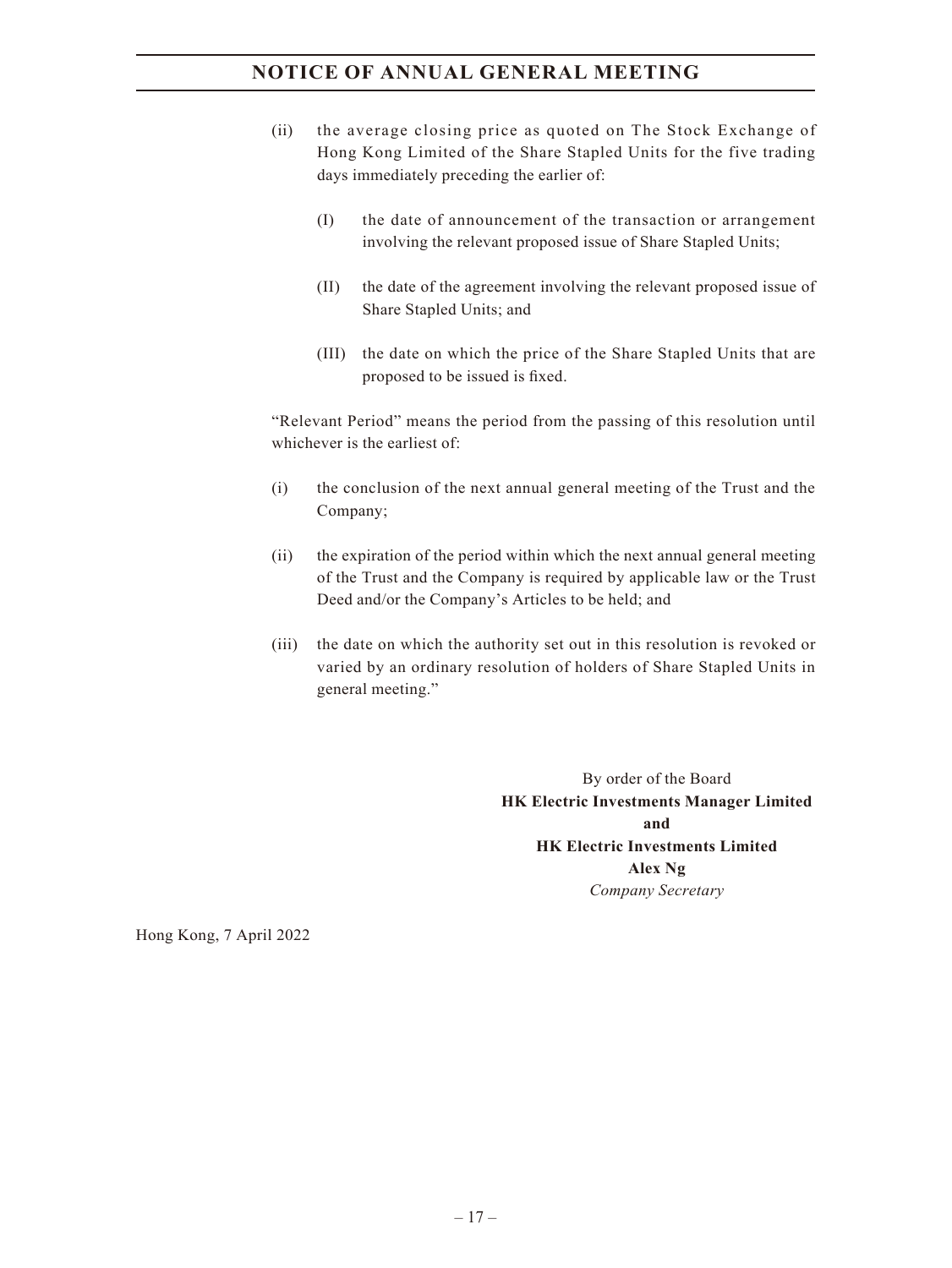*Notes:*

- *(1) The Annual General Meeting will be held as a hybrid meeting. However, due to the legal restrictions under the Prevention and Control of Disease (Requirements and Directions) (Business and Premises) Regulation (Cap. 599F of the Laws of Hong Kong) and the Prevention and Control of Disease (Prohibition on Gathering) Regulation (Cap. 599G of the Laws of Hong Kong) (the "Regulations"), which have been implemented to deal with the health risks of the COVID-19 pandemic and which limit the number of people permitted for group gatherings in public places (including any meeting of holders of Share Stapled Units), holders of Share Stapled Units will not be able to attend the Meeting physically at the Principal Meeting Place and will only be able to attend, participate, raise questions and vote at the Meeting through online access by visiting the website at https://web.lumiagm.com (the "Online Platform"). Holders of Share Stapled Units participating the Meeting using the Online Platform will be deemed present at, and will be counted towards the quorum of, the Meeting. Details of the Online Platform are set out in the circular of the Trustee-Manager and the Company dated 7 April 2022 (the "Circular").*
- *(2) At the Annual General Meeting, the Chairman of the Meeting will put each of the above resolutions to the vote by way of a poll in accordance with the Trust Deed and the Company's Articles.*
- *(3) Any holder of Share Stapled Units entitled to attend and vote at the Annual General Meeting is entitled to appoint one or more proxies to attend and, on a poll, vote for him/her/it. A proxy need not be a holder of Share Stapled Units.*
- *(4) To be valid, all proxy forms must be completed in accordance with the instructions printed thereon and (i) be returned to the Share Stapled Units Registrar, Computershare Hong Kong Investor Services Limited, at 17M Floor, Hopewell Centre, 183 Queen's Road East, Hong Kong; or (ii) be deposited at the Company's principal place of business in Hong Kong at 44 Kennedy Road, Hong Kong; or (iii) be returned electronically in an legible image to the Trustee-Manager and the Company by email at eproxy@hkei.hk as soon as possible and in any event no less than 48 hours before the time appointed for the holding of the Annual General Meeting (or any adjournment or postponement thereof).*
- *(5) Completion and return of the proxy form shall not preclude a holder of Share Stapled Units from attending and voting at the Annual General Meeting (or at any adjourned or postponed meeting thereof) through the Online Platform should the holder so wish and in such event, the proxy form shall be deemed to be revoked.*
- *(6) For the purpose of ascertaining holders of Share Stapled Units who are entitled to attend and vote at the Annual General Meeting (or any adjournment or postponement thereof), the Share Stapled Units register, the units register, the principal and Hong Kong branch registers of members of the Company and the register of beneficial interests as established and maintained by the Trustee-Manager and the Company in accordance with the provisions of the Trust Deed will all be closed from Friday, 13 May 2022 to Wednesday, 18 May 2022 (or to Friday, 20 May 2022 in the event that the Annual General Meeting is to be held on Friday, 20 May 2022 because a black rainstorm warning signal or a tropical cyclone warning signal no. 8 or above is in force in Hong Kong on 18 May 2022 (as detailed in Note (13) below)), both days inclusive. In order to qualify for the right to attend and vote at the Meeting (or any adjournment or postponement thereof) through the Online Platform, all transfers accompanied by the relevant share stapled units certificates should be lodged with the Share Stapled Units Registrar, Computershare Hong Kong Investor Services Limited, no later than 4:30 p.m. on Thursday, 12 May 2022.*

*The address of Computershare Hong Kong Investor Services Limited is Shops 1712-1716, 17th Floor, Hopewell Centre, 183 Queen's Road East, Wanchai, Hong Kong.*

*(7) Regarding Resolution 2 above, particulars of the Directors of the Trustee-Manager and the Company proposed to be re-elected, as required to be disclosed by the Rules Governing the Listing of Securities on The Stock Exchange of Hong Kong Limited (the "Listing Rules"), are set out in the Appendix to the Circular.*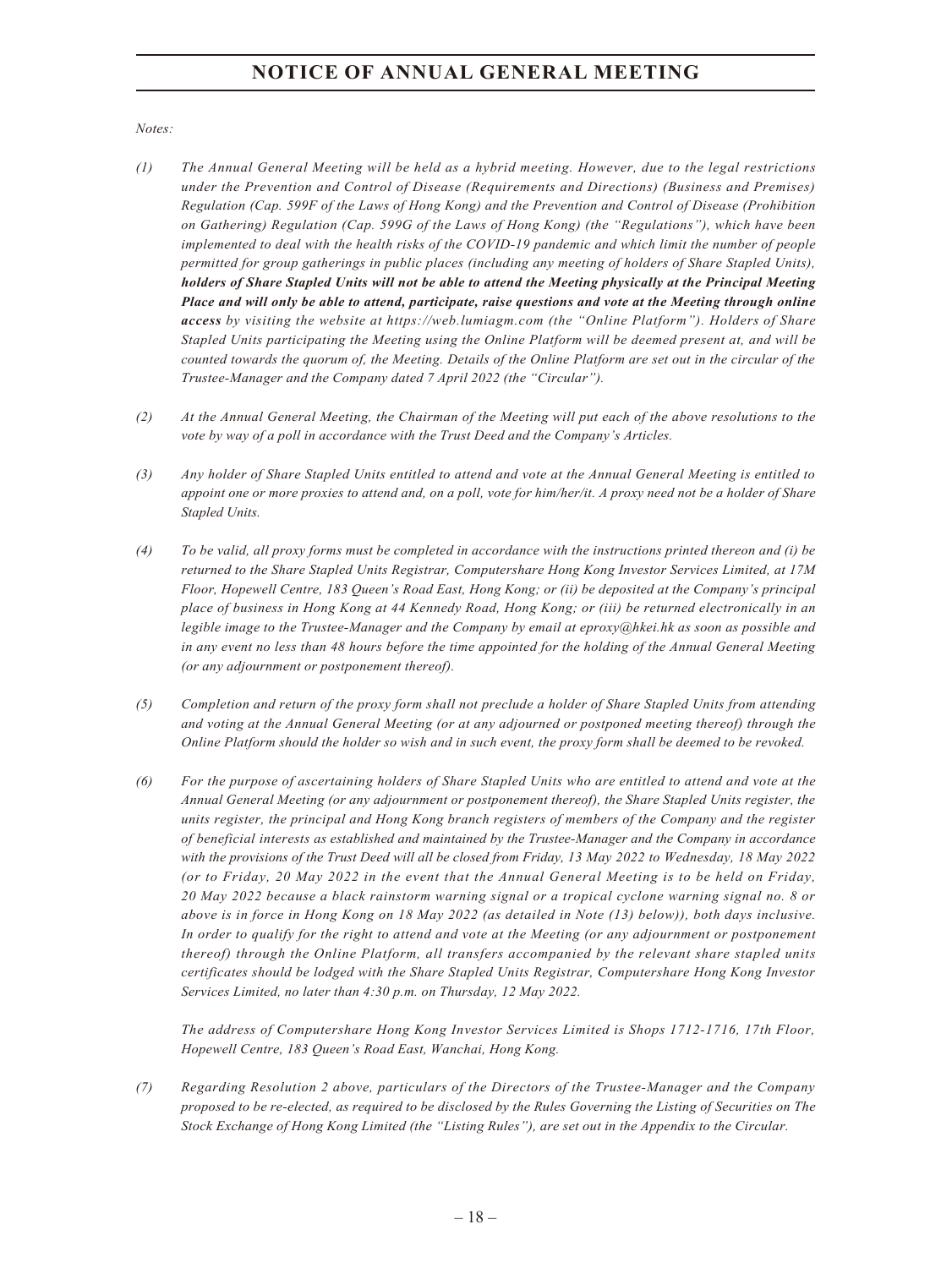- *(8) With reference to Resolution 4 above, approval is being sought from holders of Share Stapled Units for a general mandate to be granted to the Directors of the Trustee-Manager and the Company to allot, issue and otherwise deal with Share Stapled Units. The Directors wish to state that they have no immediate plans to issue any new Share Stapled Units. The general mandate is being sought from holders of Share Stapled Units in compliance with the requirements under the Trust Deed, the Company's Articles and the Listing Rules.*
- *(9) Each Share Stapled Unit comprises:*
	- *(a) a unit in the Trust;*
	- *(b) the beneficial interest in a specifically identified ordinary share of the Company linked to the unit and held by the Trustee-Manager as legal owner (in its capacity as trustee-manager of the Trust); and*
	- *(c) a specifically identified preference share of the Company stapled to the unit.*

*Under the Trust Deed and the Company's Articles, the number of ordinary shares and preference shares in the Company in issue must be the same at all times and must also, in each case, be equal to the number of units in the Trust in issue; and each of them is equal to the number of Share Stapled Units in issue.*

*(10) The Annual General Meeting is convened as a combined meeting of unitholders of the Trust and shareholders of the Company. Each resolution proposed to approve a matter to be considered by holders of Share Stapled Units at the Meeting shall serve as both a resolution of unitholders of the Trust and a resolution of shareholders of the Company.*

*The form of proxy provided to holders of Share Stapled Units for use at the Meeting, and the form of voting paper to be used at the Meeting, are, in each case, a single composite form. The effect of completing a form of proxy or voting paper (as the case may be) indicating a vote either for or against a resolution of holders of Share Stapled Units to be proposed at the Meeting shall be the vote cast in respect of the relevant Share Stapled Units and will constitute:*

- *(a) a vote of the units of the Trust (as component of the relevant Share Stapled Units) in respect of the resolution of unitholders of the Trust under the Trust Deed;*
- *(b) a vote of the preference shares of the Company (as component of the relevant Share Stapled Units) in respect of the resolution of shareholders of the Company under the Company's Articles; and*
- *(c) an instruction to the Trustee-Manager to vote the number of ordinary shares held by the Trustee-Manager (as component of the relevant Share Stapled Units) in the same way as the resolution of shareholders of the Company under the Company's Articles.*
- *(11) In respect of each individual Share Stapled Unit, the voting rights conferred by the unit, the preference share and the interest in an ordinary share which are components of the relevant Share Stapled Unit can only be exercised in the same way (either for or against) in respect of a resolution of holders of Share Stapled Units to be proposed at the Annual General Meeting, and completion of a form of proxy or voting paper in respect of a Share Stapled Unit will have that effect.*
- *(12) Due to the constantly evolving COVID-19 pandemic situation in Hong Kong and the potential changes in the legal restrictions or requirements under the Regulations, the Trustee-Manager and the Company may be required to change the Annual General Meeting arrangements at short notice. Accordingly, the Directors may, in their absolute discretion in accordance with the Trust Deed and the Company's Articles, change the place of the Annual General Meeting at the same time and on the same date by way of an announcement without the need to give a new notice of Annual General Meeting. Holders of Share Stapled Units should check the website of the Company at www.hkei.hk for future announcements and updates on the Meeting arrangements.*